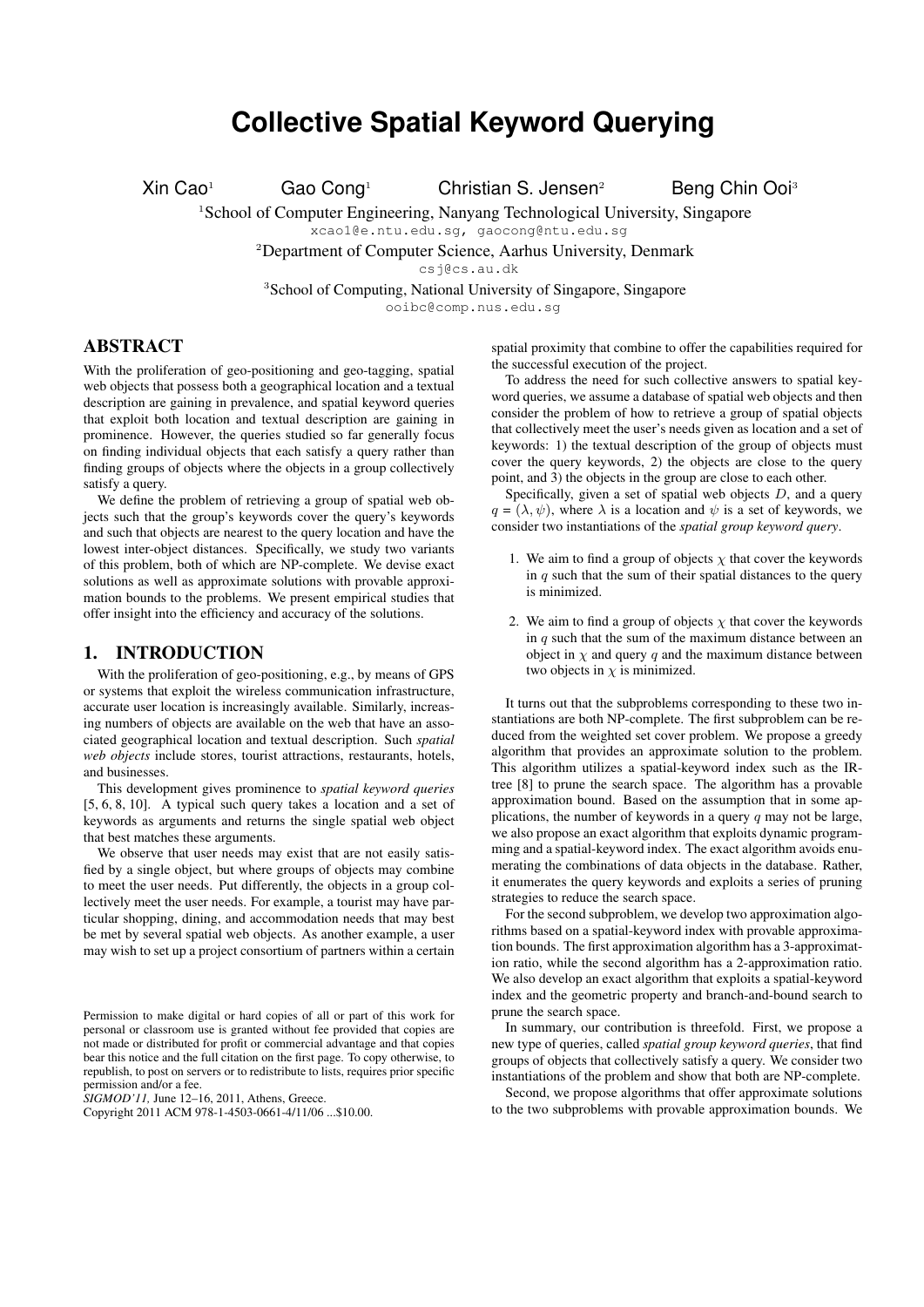also present exact algorithms for the two subproblems. All algorithms exploit a spatial keyword index to prune the search space.

Third, we study the properties of the paper's proposals empirically based on prototype implementations of the proposals. The results demonstrate that the proposals offer scalability and are capable of excellent performance.

The rest of the paper is organized as follows. Section 2 formally defines the problem and establishes the computational complexities of the problem. Section 3 presents an approximate algorithm and an exact algorithm for the first subproblem. Section 4 presents two approximate algorithms and an exact algorithm for the second subproblem. We report on the empirical studies in Section 5. Finally, we cover related work in Section 6 and offer conclusions and research directions in Section 7.

# 2. PROBLEM STATEMENT

Let *S* be a set of keywords. The keywords may capture user preferences or required project partner capabilities, depending on the application. Let *D* be a database consisting of *m* spatial web objects. Each object *o* in *D* is associated with a location *o.λ* and a set of keywords  $o.\psi$ ,  $o.\psi \subset S$ , that describe the object (e.g., the menu of restaurant or the skills of a possible project partner).

Consider a spatial group keyword query  $q = \langle q.\lambda, q.\psi \rangle$ , where *q.λ* is a location and *q.ψ* represents a set of keywords. The *spatial group keyword query* finds a group of objects  $\chi$ ,  $\chi \subseteq D$ , such that *∪*<sup>*r*</sup> $∈$ *x*<sup>*r*</sup>. $\psi$  *⊇ q*. $\psi$  and such that the cost Cost(*x*) is minimized.

We proceed to present cost functions. Given a set of objects  $\chi$ , the cost function has two weighted components:

$$
Cost(q, \chi) = \alpha C_1(q, \chi) + (1 - \alpha) C_2(\chi),
$$

where  $C_1(\cdot)$  is dependent on the distance of the objects in  $\chi$  to the query object and  $C_2(\cdot)$  characterizes the inter-object distances among the objects in *χ*.

This type of cost function is capable of expressing that result object should be near the query location  $(C_1(\cdot))$ , that the result objects should be near to each other  $(C_2(\cdot))$ , and that these two aspects are given different weights ( $\alpha$ ). We consider two instantiations of the cost function  $Cost(q, \chi)$  that we believe match the intended applications well.

TYPE1 cost function:

$$
Cost(q, \chi) = \sum_{r \in \chi} (Dist(r, q))
$$
 (1)

The cost function is the sum of the distance between each object in  $\chi$  and the query location. This may fit with applications where the objects need to meet at the query location, such as incident handling or the finding of project partners.

TYPE2 cost function:

Cost
$$
(q, \chi)
$$
 =  $\alpha \max_{r \in \chi} (\text{Dist}(r, q)) +$  (2)  

$$
(1 - \alpha) \max_{r_1, r_2 \in \chi} (\text{Dist}(r_1, r_2))
$$

The first part of this cost function is the maximal distance between any object in  $\chi$  and the query location *q*, and the second part is the maximum distance between two objects in  $\chi$  (this can be understood as the diameter of the result). When there are multiple optimal groups of objects, we choose one group randomly. This second cost function may fit with applications such as tourists planning visits to several points of interest.

For ease of presentation, we disregard parameter  $\alpha$  in the rest of this paper. But the proposed algorithms remain applicable when *α* is enabled.

Lemma 2.1: *The decision version of spatial group keyword query*

*problem using either a* TYPE1 *or a* TYPE2 *cost function is NPcomplete.*

Proof:*We first consider the* TYPE1 *cost function. We prove the lemma by reduction from the weighted set cover problem. An instance of the weighted cover problem consists of a universe*  $U = \{1, \}$ 2, ..., *n}* of *n elements and a family of sets*  $S = \{S_1, S_2, ..., S_m\}$ *, where*  $S_i \subseteq U$  *and each*  $S_i$  *is associated with a positive cost*  $C_{S_i}$ *.* The decision problem is to decide if we can find a subset  $F$  of  $S$ *such that*  $\cup_{S_i \in \mathcal{F}} S_i = U$  *and such that its cost*  $\sum_{S_i \in \mathcal{F}} (C_{S_i})$  *is minimized.*

*To reduce this problem to the* TYPE1 *spatial group keyword query problem, we observe thateach element in U corresponds to a keyword in q.ϕ, that each S<sup>i</sup> corresponds to a spatial object containing a set of keywords, and that the weight of*  $S_i$  *is*  $dist(q, S_i)$ *. It is easy to show that there exists a solution to the weighted set cover problem if and only if there exits a solution to query q. This completes the proof.*

*Considering next the* TYPE2 *cost function, we prove the lemma by reduction from the 3-SAT problem. An instance of the 3-SAT problem consists of*  $\Phi = C_1 \wedge C_2, ..., \wedge C_l$ *, where each clause*  $C_j$  $x = x_j \vee y_j \vee z_j$ , and  $\{x_j, y_j, z_j\} \in \{e_1, \overline{e_1}, e_2, \overline{e_2}, ..., e_n, \overline{e_n}\}$ . The *decision problem is to determine whether we can assign a truth value to each of the literals (* $e_1$  *through*  $e_n$ ) *such that*  $\Phi$  *is true.* 

*Next, we reduce this problem to an instance of the* TYPE2 *spatial group keyword query problem. The reduction is inspired by the proof for the hardness of the Multiple-Choice cover problem [2] (that is different from our problem). Consider a circle with diameter d and with the query point q as its center, and let each variable*  $e_i$  *correspond to a point in the circle, while its negation*  $\bar{e_i}$  *corresponds to the diametrically opposite on the circle. The distance between*  $e_i$  *and*  $\bar{e}_i$  *is d.* We choose *d* such that  $d > d_1$  *is sufficiently close to d*1*; thus, the distance between any two points corresponding to different variables are smaller than*  $d_1$ *.* 

*Each set*  $S_i$  ( $i \in [1, n]$ ) contains a pair of points  $e_i$  and  $\bar{e_i}$ , and *the two points contain a distinct keyword in*  $q.\psi$ *. Each set*  $S_i$  (*j ∈* [*n* + 1*, n* + *l*]*) contains each triple of points corresponding to a cause C<sup>j</sup>−<sup>n</sup>, and they contain a distinct keyword in q.ψ. Thus, to cover all keywords in q.ψ, a query result of q must contain one point from each*  $S_i$  (*i.e.,*  $e_i$  *and*  $\bar{e}_i$ *), and it must contain at least one point from each*  $S_i$  ( *corresponding to clause*  $C_{i-n}$ ).

*Given this mapping, we can see that if there exits a truth assignment for*  $\Phi$ *, all the keywords in q are covered, and*  $max_{r \in \chi}$ dist $(q, r)$  $+$   $max_{i,j \in \chi}$ dist $(i,j)$  =  $\frac{d}{2}$   $+$   $max$ dist $(i,j), i,j \in \chi$  *is minimized*, *i.e., a feasible solution*  $\chi$  *with at most*  $\frac{d}{2} + d_1$  *exists. On the other hand, if there exists a subset of points on the circle whose diameter is at most d*1*, there exists a truth assignment for the instance* Φ*. This completes the proof.*  $\Box$ 

In the problem definition, we assume that each object either has or does not have a given keyword. In some applications, e.g., where keywords represent skills, degrees can be associated with the keywords, and queries then require certain minimum degrees for their keywords. To accommodate this setting, we assume that an object has a keyword only if its keyword degree is equal to or higher than the degree required by the query at hand.

# 3. PROCESSING OF TYPE1 SPATIAL GROUP KEYWORD QUERIES

### 3.1 Preliminaries: The IR-Tree

We briefly review the IR-tree [8], which we use as an index structure in the algorithms to be presented. We note that other spatialkeyword indexes (e.g., [10]) may be used in its place.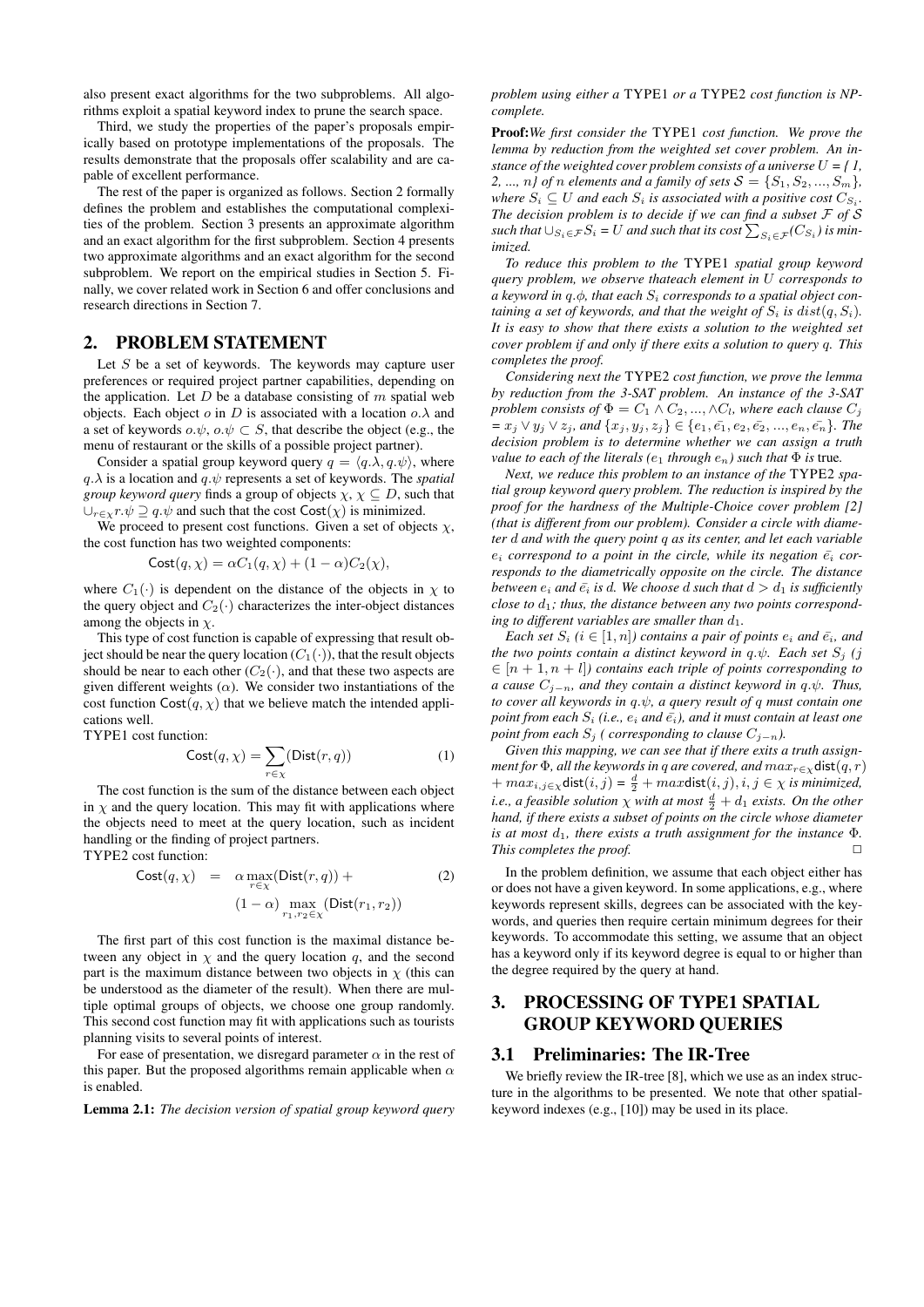The IR-tree [8] is essentially an R-tree [12] extended with inverted files [16]. Each leaf node in the IR-tree contains entries of the form  $(o, o, \lambda, o.di)$ , where *o* refers to an object in dataset *D*, *o.* $\lambda$ is the bounding rectangle of *o*, and *o.di* is an identifier of the description of *o*. Each leaf node also contains a pointer to an inverted file with the keywords of the objects stored in the node.

An inverted file index has two main components.

- *•* A vocabulary of all distinct words appearing in the description of an object.
- *•* A posting list for each word *t* that is a sequence of identifiers of the objects whose descriptions contain *t*.

Each non-leaf node *R* in the IR-tree contains a number of entries of the form (*cp, rect, cp.di*), where *cp* is the address of a child node of *R*, *rect* is the minimum bounding rectangle (MBR) of all rectangles in entries of the child node, and *cp.di* is an identifier of a pseudo text description that is the union of all text descriptions in the entries of the child node.

As an example, Figure 1(a) contains eight spatial objects  $o_1, o_2, \ldots$ and Figure 1(b) shows the words appearing in the description of each object. Figure 2 illustrates the corresponding IR-tree, and Table 1 shows the content of the inverted files associated with the nodes.



Figure 1: A Dataset of Spatial Keyword Objects



Figure 2: Example IR-Tree

|  | Table 1: Content of Inverted Files of the IR-Tree |  |  |
|--|---------------------------------------------------|--|--|
|  |                                                   |  |  |

| Root                                                        | $R_{\rm 5}$                | $\,R_6$       | $R_{\rm 1}$                         | lR2             | $R_3$ | $R_{4}$                  |
|-------------------------------------------------------------|----------------------------|---------------|-------------------------------------|-----------------|-------|--------------------------|
| $ t_1: R_5, R_6   t_1: R_1, R_2   t_1: R_3, R_4   t_1: o_1$ |                            |               |                                     | $t_1$ : $o_8$   |       | $ t_1: o_4   t_1: o_3  $ |
| $t_2: R_5$                                                  | $t_2: R_1, R_2$ $t_3: R_4$ |               | $t_2$ : $o_1$ , $o_5$ $t_2$ : $o_2$ |                 |       | $t_5: o_4 t_3: o_3$      |
| $t_3: R_5, R_6 \, t_3: R_2$                                 |                            | $t_4$ : $R_4$ | $t_4$ : $o_5$                       | $t_3$ : $o_2$   |       | $ t_4: o_6 $             |
| $t_4$ : $R_5$ , $R_6$ $t_4$ : $R_1$ , $R_2$ $t_5$ : $R_3$   |                            |               |                                     | $t_4$ : 07      |       | $ t_6: o_6 $             |
| $t_5: R_5, R_6   t_5: R_2$                                  |                            | $t_6$ : $R_4$ |                                     | $t_5: o_7, o_8$ |       |                          |
| $t_6$ : $R_6$                                               |                            |               |                                     |                 |       |                          |

# 3.2 Approximation Algorithm

We show that the first subproblem is NP-complete by a reduction from the Weighted Set Cover (WSC) problem in Lemma 2.1. The reduction in the proof is approximation preserving. Thus, the approximation properties of the WSC problem carry over to our problem.

For the WSC problem, it is known (see [7]) that a greedy algorithm is an  $H_k$ -approximation algorithm for the weighted  $k$ -set cover, where  $H_k = \sum_{i=1}^k \frac{1}{i}$  is the *k*-th harmonic number. In our

problem, *k* is the number of query keywords. Thus, we can adapt the greedy algorithm to process the TYPE1 spatial group keyword query.

A straightforward method of adapting the greedy algorithm is to decompose the given user query *q* dynamically into a sequence of partial queries, each containing a different set of keywords depending on the preceding partial queries, and then to evaluate these partial queries. Specifically, we start with the user query *q*, which can be regarded as the first partial query, and we find the object with the lowest cost that covers part or all of the keywords in *q*. The object is added to the result set. The uncovered keywords in *q* form a new partial query with the same spatial location as *q*. We then find an object with the lowest cost that covers part or all of the keywords in the new partial query. This process continues until all keywords are covered or some keyword cannot be covered by any object. This method needs to scan the dataset multiple times, once for each partial query.

To avoid multiple scans, we propose a greedy algorithm on top of the IR-tree. We proceed to focus on two aspects of the idea that are important to the performance: (1) how to find the object with the lowest cost for each partial query using the IR-tree, and (2) whether we can reuse the computation for the preceding partial query when computing the next partial query.

Given a partial query *qs*, we adopt the best-first strategy to traverse the IR-tree. We use a min-priority queue to maintain the intermediate results. The key of the queue is the cost of each element. The cost of an object *o* is computed by  $\frac{\text{Dist}(q, o)}{|o \cdot \psi \cap q_s \cdot \psi|}$ ; the cost of a node entry *e* is computed by  $\frac{\text{minDist}(q, e)}{|e \psi \cap q_s \psi|}$ , where minDist  $(q, e)$ represents the minimum distance between *q* and *e*.

#### Lemma 3.1: *Given a partial query q<sup>s</sup> and an IR-tree, the cost of a node is a lower bound of the cost of any of its child nodes.*

Proof:*Given a node e and any of its child nodes e ′ , we have* minDist  $(q, e) \le \text{minDist}(q, e'), \text{ and } |e \psi \cap q_s \psi| \ge |e' \psi \cap q_s \psi|.$ 

Lemma 3.1 says that the cost of a node is a lower bound of the costs of all objects in the subtree rooted at the node. Thus, if the cost exceeds that of some object that has been visited, we can disregard all objects in the subtree for *qs*. This guarantees the correctness of the best-first strategy for finding an object with the lowest cost for a partial query *qs*.

We next discuss whether we can reuse the computation for preceding partial queries. An obvious method is to process each partial query from scratch. However, this incurs repeated computation when a node or an object is visited for multiple times. To avoid this, we divide the entries (corresponding to leaf and non-leaf nodes) in the priority queue into two parts: (1) the entries that have already been visited when processing previous partial queries, and (2) the entries that have not yet been visited.

Lemma 3.2: *The elements in the priority queue that have been visited when processing previous partial queries can be disregarded when processing a new partial query.*

Proof:*The keyword set of a previous partial query is a superset of the keyword set of a new partial query. For a visited node, all its entries containing keywords of the new partial query have been enqueued into the priority queue; thus, we can disregard the elements that have been visited.* □

The pseudocode is outlined in Algorithm 1. The algorithm uses a min-priority queue for the best-first search with the cost as the key. Variable *mSet* keeps the keyword set of the current partial query, and *pSet* keeps the keyword set of the preceding partial query. For each partial query, we use the best-first search to find an object that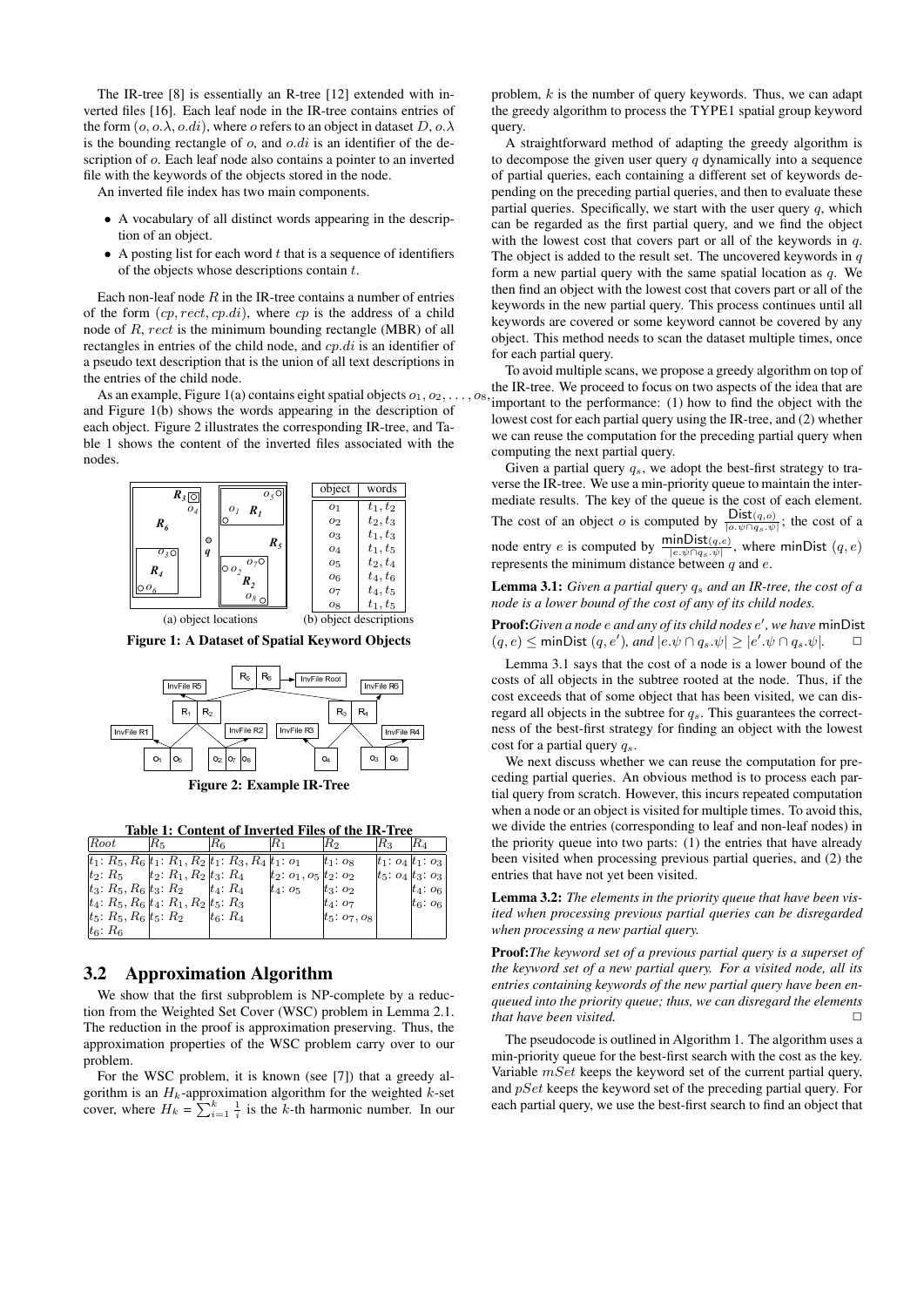#### Algorithm 1: Type1Greedy( *q*, *irT ree*)



overlaps with the query keyword *mSet* and has the lowest cost. The algorithm computes the cost for a non-object node (line 23) and the cost for an object (line 25).

Whenever the algorithm pops an object from *U*, it is guaranteed that the text description of the object overlaps with *mSet* (the keyword set of the current partial query), and that the object has the lowest cost. Thus, it becomes part of the result. The algorithm proceeds with the next partial query by changing the keyword component (line 12). Based on Lemma 3.2, we do not need to scan all objects to process the new partial query. Rather, we only have to update the unvisited elements in the priority queue with the new cost based on the new partial query (lines 13–16). We then use the best-first search to process the new partial query.

#### 3.3 Exact Algorithm

The number of keywords of a query may be small in some applications. This motivates us to develop an exact algorithm for processing the TYPE1 spatial keyword group query.

We present a dynamic programming algorithm that does not use an index in Section 3.3.1, and we present a version of the algorithm that uses an index to prune the search space in Section 3.3.2.

### *3.3.1 Exact Algorithm Without an Index*

An obvious exact algorithm enumerates every subset of spatial objects whose text descriptions overlap with the query keyword set in *D*.For each such subset, the algorithm then checks whether the subset covers all query keywords and computes its cost. This yields an exponential running time in terms of the number of objects, which is very expensive if *D* is large.

A better method is to perform the exhaustive search on a smaller set of objects. We proceed to introduce a lemma that lays the foundation for the algorithm to be proposed.

**Lemma 3.3:** Consider a query q and two objects  $o_i$  and  $o_j$ , each *of which contains a subset of the query keywords. Let*  $ws_i = q.\psi \cap$  $o_i \cdot \psi$  *and*  $ws_i = q \cdot \psi \cap o_j \cdot \psi$ *. If*  $Dist(q, o_i) < Dist(q, o_j)$ *, {* $o_i$ *} is a better group than {* $o_j$ *} for any keyword subset of*  $ws_i \cap ws_j$ .

Proof:*Obvious since o<sup>i</sup> always incurs lower cost than does o<sup>j</sup> for any keyword subset*  $ws_i ∩ ws_j$ .  $□$ 

According to the lemma, given a subset of query keywords *ws*, among the objects covering *ws*, the one that is the closest to the query contributes the lowest cost to *ws*.

**Example 3.1:** Consider a query *q* with keywords  $q.\psi = \{t_1, t_2, t_3\}$ and the four objects in Table 2. We know that  $Dist(q, o_1) < Dist(q, o_2)$ *o*<sub>2</sub>) and *o*<sub>1</sub> ∩ *o*<sub>2</sub> = {*t*<sub>2</sub>}. According to lemma 3.3, {*o*<sub>1</sub>} is a better result set for the query with keyword set  $\{t_2\}$ .

|                       | ο. | ОΩ        | 0з | O <sub>4</sub> |
|-----------------------|----|-----------|----|----------------|
| Distance to the query |    |           |    |                |
| Keywords              |    | $t_2,t_3$ |    |                |

#### Table 2: Example data set

Since the set of query keywords is small, the number of its subsets is not large although it is exponential to the number of query keywords. For each subset of query keywords, we find the object that covers the subset of query keywords and has the lowest costs according to Lemma 3.3. Then an exhaustive search on these objects can find the best group. However, this method is timeconsuming since it runs exponentially in terms of the number of objects, which can be exponential in the number of query keywords.

Instead, we develop a dynamic programming algorithm with exponential running time in terms of the number of query keywords. The idea of the algorithm is summarized as follows: Given a query *q* with  $n (= |q.\psi|)$  keywords, we process the subsets of  $q.\psi$  in breadth-first order, i.e., we process subsets in ascending order of their length. For each subset *X* of  $q.\psi$ , we find the best set of covering objects, i.e., a set of objects that cover *X* and have the lowest cost, by utilizing the best covering sets of the subsets of *X*.

Existing WSC algorithms are mostly approximation algorithms. Several recent proposals [4, 9] have good (e.g., constant) approximation guarantees with moderately exponential running time. Björklund et al. [3] propose an exact algorithm for the unweighted set cover problem using the inclusion-exclusion principle, which is not directly applicable to the WSC problem.

Formally, let *F* be the set of all subsets of  $q.\psi$ . For each subset  $X \subseteq q.\psi$ , we denote the set of objects that cover X and has the lowest cost by  $Group(X)$  and the cost of covering set X by  $Cost(X)$ .

Our dynamic programming algorithm avoids enumerating all the set partitions. Equation 3 shows the approach to computing the lowest cost for each subset *X*. If *X* is not covered by any object *o*, its cost is initialized to *∞*; otherwise, its cost is initialized to the cost of the best covering object, as shown in Equation 3. Then the dynamic programming idea is adopted to find the lowest cost of each subset *X* in ascending order of the length of *X*. Specifically, for each *X*, we check each pair of component subsets (whose optimal costs are already known) to find a pair with the lowest cost. Note that the optimal set of two subsets may share some objects whose costs are computed by oCost.

$$
\mathsf{Cost}(X) = \begin{cases} \min_{o \in D \land X \subseteq o.\psi} \{ \mathsf{Dist}(q, o) \}, & \exists o(X \subseteq o.\psi) \\ \infty, & \text{otherwise} \end{cases} \tag{3}
$$

$$
Cost(X) = \min_{S \in F \land S \subseteq X} \{ Cost(X \setminus S) + Cost(S) - oCost(S, X \setminus S) \}
$$

$$
\text{oCost}(S, X \setminus S) = \sum_{o \in \text{Group}(X \setminus S) \cap \text{Group}(S)} \text{Dist}(o, q) \tag{4}
$$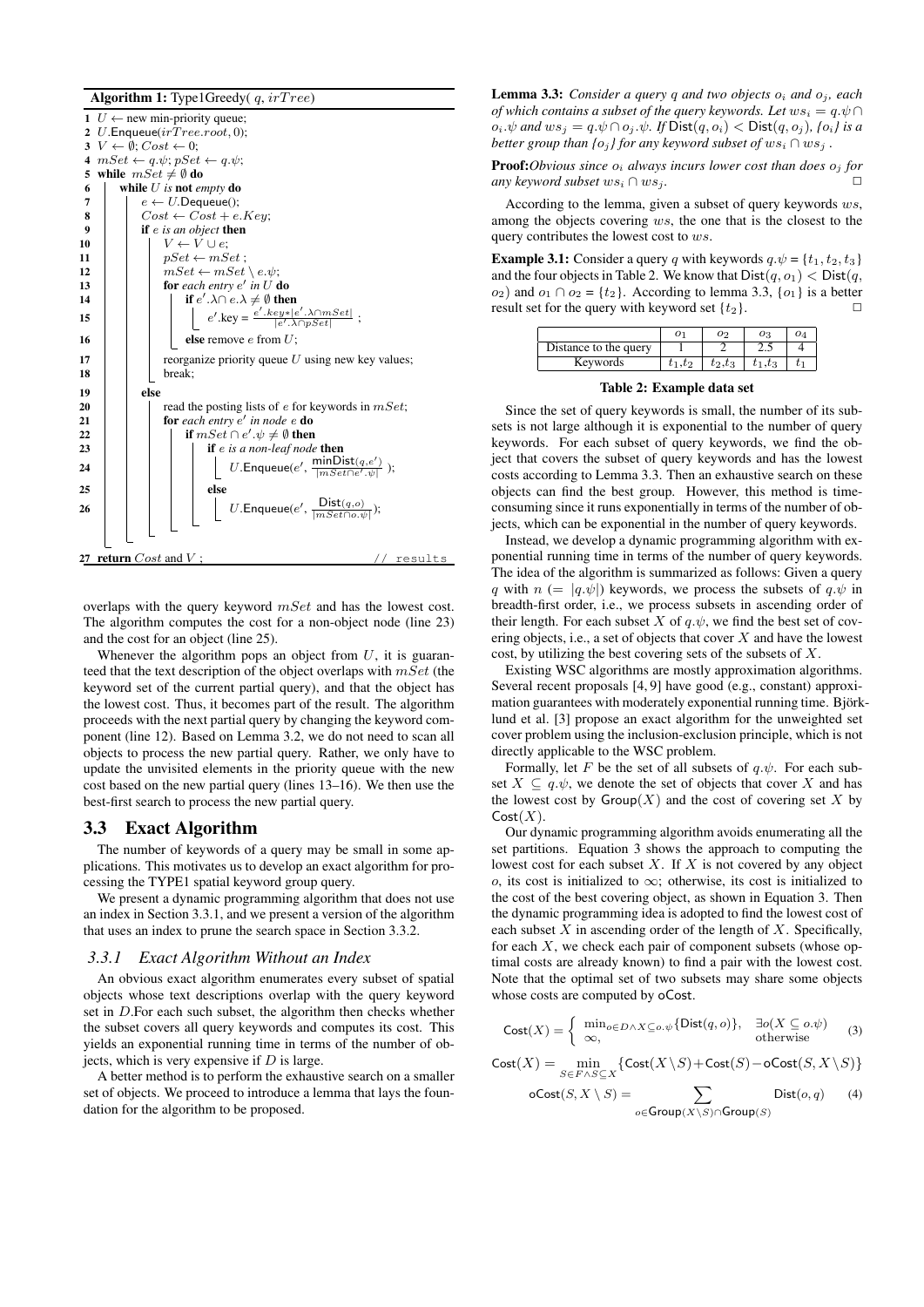#### Algorithm 2: Type1ExactNoIndex (*q, D*)

 $1 \quad n \leftarrow |q.\psi|;$ 2 for  $i$  *from* 1 *to*  $2^n - 1$  do  $Cost[i] \leftarrow \infty$ , Group $[i] \leftarrow \emptyset$ ; 3 for *each object*  $o_i$  *in D* do<br>4 **if**  $o_i \cdot \psi \cap a \cdot \psi \neq \emptyset$  the 4 if  $o_i \psi \cap q \psi \neq \emptyset$  then<br>5  $\Big|$   $\text{Dist}[o_i] \leftarrow \text{Dist}[o_i]$  $Dist[*o*<sub>i</sub>] \leftarrow Dist(*o*<sub>i</sub>, *q*);$ 6 **for** *each subset*  $s_i$  *in*  $o_i \psi \cap q \psi$  **do**<br>7 **i**  $\leftarrow$  MapToInteger( $s_i$ ): 7 i  $\leftarrow$  MapToInteger( $s_i$ );<br>**8** if Cost[ $i$ ] > Dist [ $o_i$ ] th 8 if  $Cost[i] > Dist[*o*<sub>i</sub>]$  then<br>9 cost $[i] \leftarrow Dist[*o*<sub>i</sub>]$ :  $\begin{array}{|c|c|c|c|c|}\n\hline\n9 & 10 & 1\n\end{array}$   $\begin{array}{|c|c|c|c|c|}\n\hline\n6 & 10 & 1\n\end{array}$  $Group[i] \leftarrow \{o_i\};$ 11 for *i from* 1 *to*  $2^n - 1$  **do** 12  $\mid$   $minValue \leftarrow \infty, bestSplit \leftarrow 0;$ 13 **for**  $j$  *from* 1 *to*  $i/2$  **do** 14 **if**  $j \& i = j$  then 15 *S ←* Group[*j*] ∩ Group[*i − j*]; 16 **b**  $\downarrow$  *oDist*  $\leftarrow$  0; 17 **for** *each object o* in *S* do 18 *oDist ← oDist* + Dist [*o*]; 19 *cost ←* Cost[*j*] + Cost[*i − j*] *− oDist*; 20 **if**  $cost < minValue$  then 21 | |  $\mid$  *minValue*  $\leftarrow$  *cost*; 22 **b**estSplit  $\leftarrow$  *j*; 23 if  $Cost[i] > minValue$  then<br>24 costiletti *i*  $-minValue$ : 24 Cost[*i*]  $\leftarrow minValue;$ <br>25 Croup[*i*]  $\leftarrow$  Group[*bes*]  $25$  Group $[6]$   $\leftarrow$  Group $[bestSplit]$   $\cup$  Group $[i - bestSplit]$ ; 26 return  $\text{Cost}[2^n - 1]$  and  $\text{Group}[2^n - 1]$ 

$$
\text{Group}(X) = \begin{cases} \arg \min_{O \in D \land X \subseteq o.\psi} \{ \text{Dist}(q, o) \}, & \exists o(X \subseteq o.\psi) \\ \emptyset, & \text{otherwise} \end{cases}
$$

$$
S* = \underset{S \in F \land S \subseteq X}{\arg \min} \{ \text{Cost}(X \setminus S) + \text{Cost}(S) - \text{oCost}(S, X \setminus S) \}
$$

$$
\text{Group}(X) = \text{Group}(S*) \cup \text{Group}(X \setminus S*) \tag{5}
$$

To implement the algorithm efficiently, we encode the subsets. A query *q* with *n* keywords  $q.\psi = \{t_1, t_2, \ldots, t_n\}$  has  $(2^n - 1)$ non-empty subsets of keywords. We encode each subset *X* by an integer *i* of *n* bits, where each bit corresponds to a keyword in *q*. If the  $j^{th}$  keyword is contained in *X*, the  $j^{th}$  bit in the binary format of *i* is set to 1; otherwise, it is set to 0. For example, for  $q.\psi = \{t_1, t_2, t_3\}$ , we can encode subset  $\{t_1\}$  by 1,  $\{t_2\}$  by 2, and  $\{t_1, t_2\}$  by 3.

We maintain two arrays: Cost<sup>[*i*]</sup> records the lowest cost of the subset that is encoded by integer  $i$ , and  $Group[i]$  records the group of objects that contribute to the lowest cost. Equations 4 and 5 can be rewritten as the following equation:

$$
Cost[i] = \min_{j,i:\&j=j} \{Cost[j] + Cost[i-j] - oCost(i,j)\}
$$

$$
oCost(i,j) = \sum_{o \in Group[i] \cap Group[i-j]} Dist(o,q)
$$

$$
opt = \underset{j,i:\&j=j}{arg min} \{Cost[j] + Cost[i-j] - oCost(i,j)\}
$$
(6)
$$
ord = \underset{j,i:\&j=j}{arg min} \{Cost[j] + Cost[i-j] - oCost(i,j)\}
$$

Here, & is the bit-wise AND operator, and  $i\&j = j$  states that the set represented by *j* is a subset of the set represented by *i*.

The pseudocode is outlined in Algorithm 2. We progressively compute Cost[ $i$ ] and Group[ $i$ ] from  $i = 1$  to  $(2<sup>n</sup> - 1)$ . When  $i$  $=(2<sup>n</sup> - 1)$ , we get the results with the lowest cost, Cost[ $2<sup>n</sup> - 1$ ] 1], and the best group,  $Group[2<sup>n</sup> - 1]$ . We scan the dataset *D*.

For each single object that overlaps with query keyword set  $q.\psi$ , we check whether the object contributes to the lowest cost for a keyword subset (lines 3–10). If a keyword subset is not contained by any single object, its cost is initialized to *∞*.

The algorithm proceeds to use Equation 6 to compute the lowest cost for each subset (lines 11–25). We check each subset, represented by *j*, of the current keyword subset, represented by *i*, to see whether the subset represented by *j* and the subset represented by  $(i - j)$  contribute a lower cost (lines 13–22). The lowest cost from combining two subsets is kept in *minV alue*, and the integer that represents the corresponding subset is kept in *bestSplit*. If the *minV alue* contributed by aggregating two subsets is smaller than the current lowest cost of the keyword subset represented by *i*, we update its cost Cost[*i*] and update the group of objects Group[*i*] that covers it (lines 23–25). Finally, we return the lowest cost and the best group (line 26).

The algorithm scans the whole dataset *D* in lines 3–10, and it finds the best group according to Equation 6 in lines 11–22. Therefore, it runs exponentially in terms of the number of query keywords and linearly in terms of the size of the dataset.

Example 3.2: We proceed to illustrate Algorithm 2. Given a query *q* with the keywords set  $q.\psi = \{t_1, t_2, t_3\}$  and three objects  $o_1, o_2$ , and  $o_3$  with description:  $o_1 \psi = \{t_1, t_2\}$  and Dist  $(q, o_1) = 1$ ;  $o_2 \psi$  $=\{t_2, t_3\}$  and Dist  $(q, o_2) = 2$ ;  $o_3 \psi = \{t_1, t_2, t_3\}$  and Dist  $(q, o_3)$  $= 4$ . Lines 3–10 return the following results:

| Cost  |    |    |    |    |          |    |    |
|-------|----|----|----|----|----------|----|----|
| Group | 01 | O. | o. | 02 | $^{o_3}$ | 02 | 03 |

We subsequently utilize these values to compute the final results. For example, when computing Cost[5], we determine that  ${o_1, o_2}$ (Cost[1]+Cost[4]) is better than  ${o_3}$ , and we update its value. Finally, we have the following results:

| Cost  |   |    |       |                |            |                |    |
|-------|---|----|-------|----------------|------------|----------------|----|
| Group | ο | O. | $O^+$ | O <sub>2</sub> | $o_1, o_2$ | O <sub>2</sub> | 02 |

 $\Box$ 

### *3.3.2 Exact Algorithm Using an Index*

The dynamic programming algorithm presented above needs to scan the whole dataset. This has two drawbacks: (1) it wastes computation when checking many unnecessary objects that do not contain any query keyword, and (2) all the objects whose text descriptions overlap with the query keywords are scanned to obtain the lowest costs for the query keyword subsets.

To overcome the first drawback, we utilize the IR-tree that enables us to retrieve only the objects that contain some query keywords while avoiding checking the objects containing no query keywords. For the second drawback, we show that it is not always necessary to scan all the objects covering part of the query keywords.

We propose the following principle for our algorithm: we process objects in ascending order of their distances to a query *q*. By following that order, we know that the lowest cost of a subset is always contributed by a single or a group of closer objects based on Lemma 3.3.

Lemma 3.4: *Consider a query q. If we process objects in ascending order of their distances to q, when we reach an object o<sup>i</sup> containing a query keyword subset ws, all subsets of ws will get their lowest costs.*

Proof:*Obvious since all objects to be visited after o<sup>i</sup> have larger cost for any subset of ws; thus, its lowest cost is either contributed by*  $o_i$  *or by objects visited earlier.*  $\Box$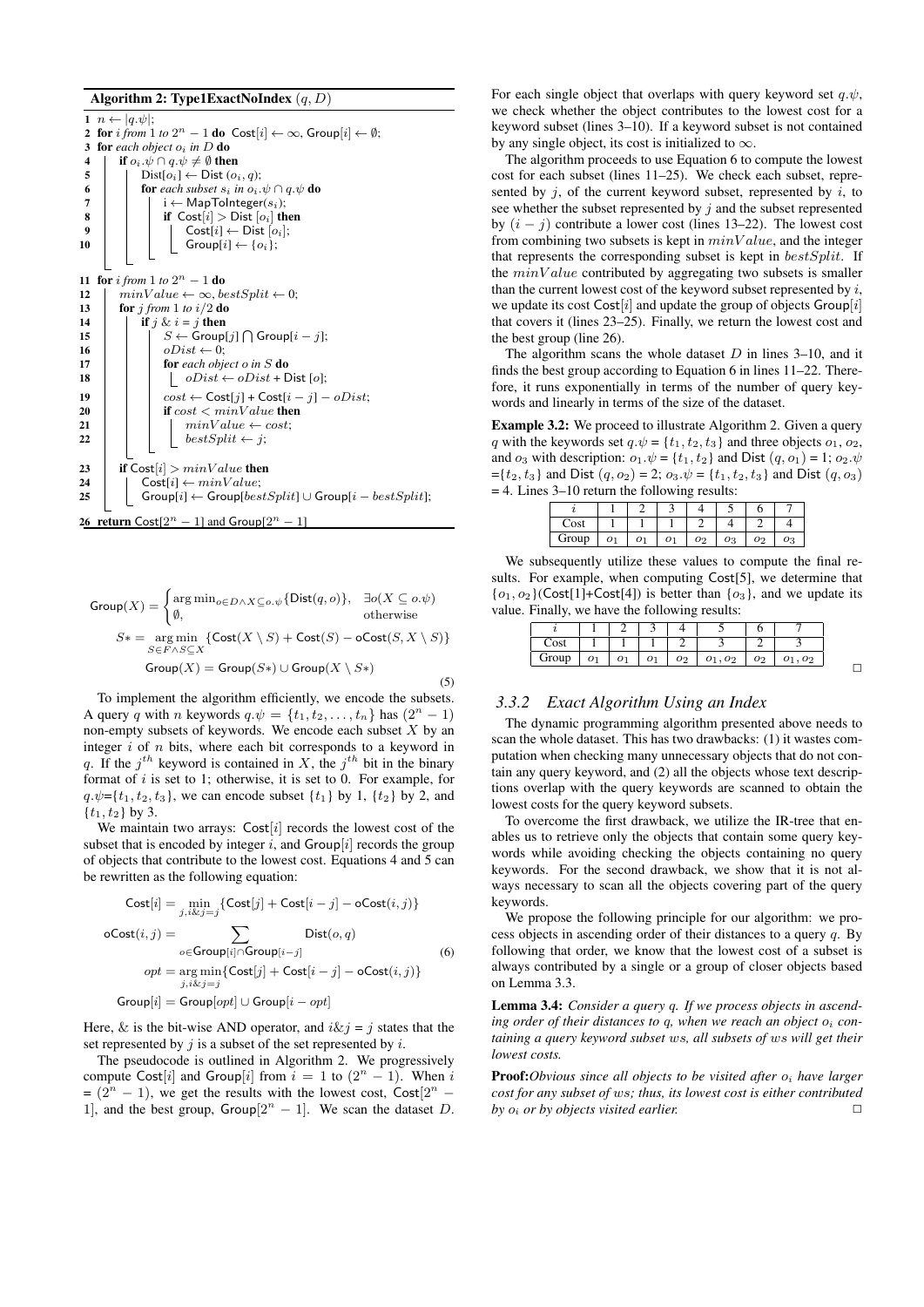Example 3.3: Recall the query in Example 3.1. We first process object  $o_1$ , and we know 1 is the lowest costs of subsets  $\{t_1, t_2\}$ ,  ${t_1}$ , and  ${t_2}$ . Then we reach  $o_2$ , and we know 2 is the lowest costs of subsets  $\{t_2, t_3\}$  and  $\{t_3\}$  ( $\{t_2\}$  already has lowest cost 1).  $\Box$ 

Based on Lemma 3.4, we can derive a stopping condition for our algorithm—we reach an object that contains all the query keywords. However, if no such object exists in the dataset, the algorithm is still required to scan to the furthest object containing some query keywords before it can stop. In the example in Table 2, we need to read all the four objects. But if the third furthest object *o*<sup>3</sup> covers  $\{t_1, t_2, t_3\}$ , we need not read  $o_4$ .

We proceed to present an additional stopping condition.

Lemma 3.5: *Given two query keyword subsets ws<sup>i</sup> and ws<sup>j</sup> , and with union*  $ws_u = ws_i \cup ws_j$ , we have  $Cost(ws_u) \leq Cost(ws_i)$ *+* Cost(*ws<sup>j</sup>* )*.*

#### **Proof:***Obvious from Equations 3–5.* □

Based on Lemma 3.5, for any two keyword subsets whose lowest costs are known, we can obtain an upper bound of the lowest cost value for the keyword subset that is the union of the two keyword subsets. We denote the upper bound by *Costu*.

In our algorithm, we keep track of the upper bounds for the subsets whose costs are still unknown. Whenever we reach an object from which some keyword subset gets its lowest cost (according to Lemma 3.4), the subset, together with each of the subsets that have either lowest costs or upper bounds of cost (i.e., the keyword subsets that are covered by visited objects), are used to update the upper bound cost values of the corresponding union keyword subsets.

**Example 3.4:** Recall Example 3.1. After the object  $o_2$  is scanned, {*t*3} gets its lowest cost 2. We can compute an upper bound for  ${t_1, t_3}$  using the costs of  ${t_1}$  and  ${t_3}$ , i.e.,  $Cost_u({t_1, t_3}) =$ Cost( $\{t_1\}$ )+Cost( $\{t_3\}$ ) = 3 (covered by  $o_1$  and  $o_2$ ). Similarly, we can also compute an upper bound value 3 for  $\{t_1, t_2, t_3\}$  using the costs of  $\{t_1, t_2\}$  and  $\{t_3\}$ , and the set is also covered by  $o_1$  and  $o_2$ .

When we reach  $o_3$ , we get a lower cost of 2.5 for  $\{t_1, t_3\}$  (the previous upper bound of 3 is updated). Then {*t*1*, t*3} are combined with  $\{t_2\}$  to form  $\{t_1, t_2, t_3\}$  with a cost of 3.5. Since this value exceeds its current upper bound, no update is needed.  $\Box$ 

We are ready to introduce a lemma that provides an early stopping condition for our algorithm.

Lemma 3.6: *Suppose that we scan objects in ascending order of their distances to q. Given a keyword subset ws, when we reach object*  $o_i$ *, and if*  $Dist(q, o_i) \ge Cost_u(ws)$ *, then*  $Cost(ws) =$  $Cost_u(ws)$ *, where*  $Cost_u(ws)$  *is the current upper bound of ws.* 

**Proof:** We prove this by contradiction. If any object  $o_j$  further to  $q$ *than o<sup>i</sup> is a member of the best group then it must have*

 $Cost(ws) \ge Dist(q,o_j) \ge Dist(q,o_i) \ge Cost(u,ws)$ 

*Since Costu*(*ws*) *cannot be smaller than* Cost(*ws*)*, no further object will be contained in the best group. In addition, Costu*(*ws*) *is the current minimum cost value, and thus it becomes the lowest*  $\cos t \text{ of } w \text{s.}$ 

Example 3.5: Recall again Example 3.1. By following ascending order of distances, when the algorithm reaches  $o_4$  (Dist  $(q, o_4)$  = 4), we can conclude that  $Cost_u({t_1, t_2, t_3}) = 3$  is the lowest cost and that the best group is  $(o_1, o_2)$ .

The pseudocode is described in Algorithm 3. All the keyword subsets whose lowest costs are already known are stored in the variable *markedSet*, and the subsets that have upper bounds are

#### Algorithm 3: Type1ExactWIndex(*q*, *irT ree*) 1  $markedSet \leftarrow \emptyset, valuedSet \leftarrow \emptyset;$ 2  $n \leftarrow |q.\psi|$ ; 3 for  $i$  *from* 1 *to*  $2^n - 1$  do  $Cost[i] \leftarrow \infty$ , Group $[i] \leftarrow \emptyset$ ; 4 *U ←* new min-priority queue; 5 *U*.Enqueue(*irT ree.root,* 0); 6 while *U is* not *empty* do  $7 \mid e \leftarrow U$ . Dequeue(): 8  $\vert$   $ks \leftarrow q.\psi \cap e.\psi$ ; 9 if  $ks \notin markedSet$  then<br>10 if *e* is a non-leaf node if *e* is a non-leaf node then 11 **foreach** *entry e'* in node *e* **do** 12 | **if**  $q.\psi \bigcap e'.\psi \neq \emptyset$  and  $q.\psi \bigcap e'.\psi \neq$  marked Set then  $U$ . Enqueue $(e', \text{minDist}(q, e'))$ ; 13 **else** if *e* is a leaf node then 14 foreach *object o in leaf node e* do 15  $\vert$  **if**  $q.\psi \cap o.\psi \neq \emptyset$  and  $q.\psi \cap o.\psi \neq$  marked Set then  $U$ . Enqueue $(o, \text{Dist}(q, o))$ ; 16 **else** // *e* is an object 17 **foreach** set  $S \in valuedSet$  **do** 18  $\vert \vert \vert \vert$   $\vert i \leftarrow$  MapToInteger(*S*); 19 | | | if  $\text{Cost}[i] < \text{Dist}(q, e)$  then 20 | | | **if**  $i = 2^n - 1$  then *<sup>n</sup>−*1 then // Lemma 3.6 21 | | | | **| return** Cost $[2^n - 1]$  and Group $[2^n - 1]$ ; 22 *valuedSet*  $\leftarrow$  *valuedSet*  $\setminus$  *S*;  $\begin{array}{|c|c|c|c|}\n\hline\n23 & 1 & 1 & 1 & 1 & 2 & 3 & 3 \\
\hline\n\end{array} \quad \text{and} \quad \text{markedSet} \leftarrow markedSet \bigcup S;$ 24 **d**  $tempSet \leftarrow \emptyset$ ; 25 | | **foreach** subset  $ss \subseteq ks$  do // Lemma 3.4 26 | | | if  $ss \notin markedSet$  then 27 **i**  $i \leftarrow \text{MapToInteger}(ss);$ <br>
28 *i*  $marketSet \leftarrow market$  $28$  | | | |  $markedSet \leftarrow markedSet \cup ss;$  ${29}$  | | |  $tempSet \leftarrow tempSet \cup ss;$ 30 if  $ss \in valuedSet$  then<br>31 igalax *valuedSet*  $\leftarrow value$  $\qquad$  *valuedSet*  $\leftarrow$  *valuedSet*  $\setminus$  *ss*;  $32 \mid \cdot \mid \cdot \mid \cdot \cdot \cdot$  Cost[*i*]  $\leftarrow$  Dist (*e, q*);  $33$   $\begin{array}{|c|c|c|c|c|}\n\hline\n\end{array}$   $\begin{array}{|c|c|c|c|}\n\hline\n\end{array}$   $\begin{array}{|c|c|c|c|}\n\hline\n\end{array}$   $\begin{array}{|c|c|c|c|}\n\hline\n\end{array}$   $\begin{array}{|c|c|c|c|}\n\hline\n\end{array}$   $\begin{array}{|c|c|c|c|}\n\hline\n\end{array}$   $\begin{array}{|c|c|c|c|}\n\hline\n\end{array}$ 34 | | | | if  $j = 2$ // Lemma 3.4 35 **|**  $|$  **|**  $|$  **| return** Cost $[2^n - 1]$  and Group $[2^n - 1]$ ; 36 for each *set*  $ts \in tempSet$  **do**<br>37 for  $j \leftarrow MapToInteger(ts);$ 37 **j**  $j \leftarrow \text{MapToInteger}(ts);$ <br>38 **for** *i from* 1 to  $2^n - 1$  do 38 **for** *i from* 1 *to*  $2^n - 1$  **do**  $39$  | | | | **if** Cost[i] =  $\infty$  then continue; 40 | | |  $\text{unionKey} \leftarrow i | j;$ 41 if  $unionKey = i \land unionKey = j$  then 42 | | | | | | continue; 43 *D ←* Cost[*i*] + Dist (*e, q*); 44 | | | | if  $\text{Cost}[\text{unionKey}] > D$  then 45 Cost[*unionKey*] *← D*; 46 Group[*unionKey*] *←* Group[*i*] ∩ {*e*};



stored in the variable *valuedSet*. The IR-tree is used for retrieving the next nearest object that covers some query keywords. We use a min-priority queue  $U$  to store the IR-tree nodes and objects, where their distances to the query are the keys.

The priority queue  $U$  is initialized to the root node of the IR-tree (line 4). We dequeue an element *e* from *U*, and we compute the keyword intersection *ks* between *e* and *q* (lines 7–8). If the keyword subset *ks* is contained in *markedSet* (whose lowest costs are known), we do not need to process *e* according to Lemma 3.3 (line 9). Otherwise, we process *e* according to its type: 1) If *e* is a non-leaf index node, we check each of its child nodes, denoted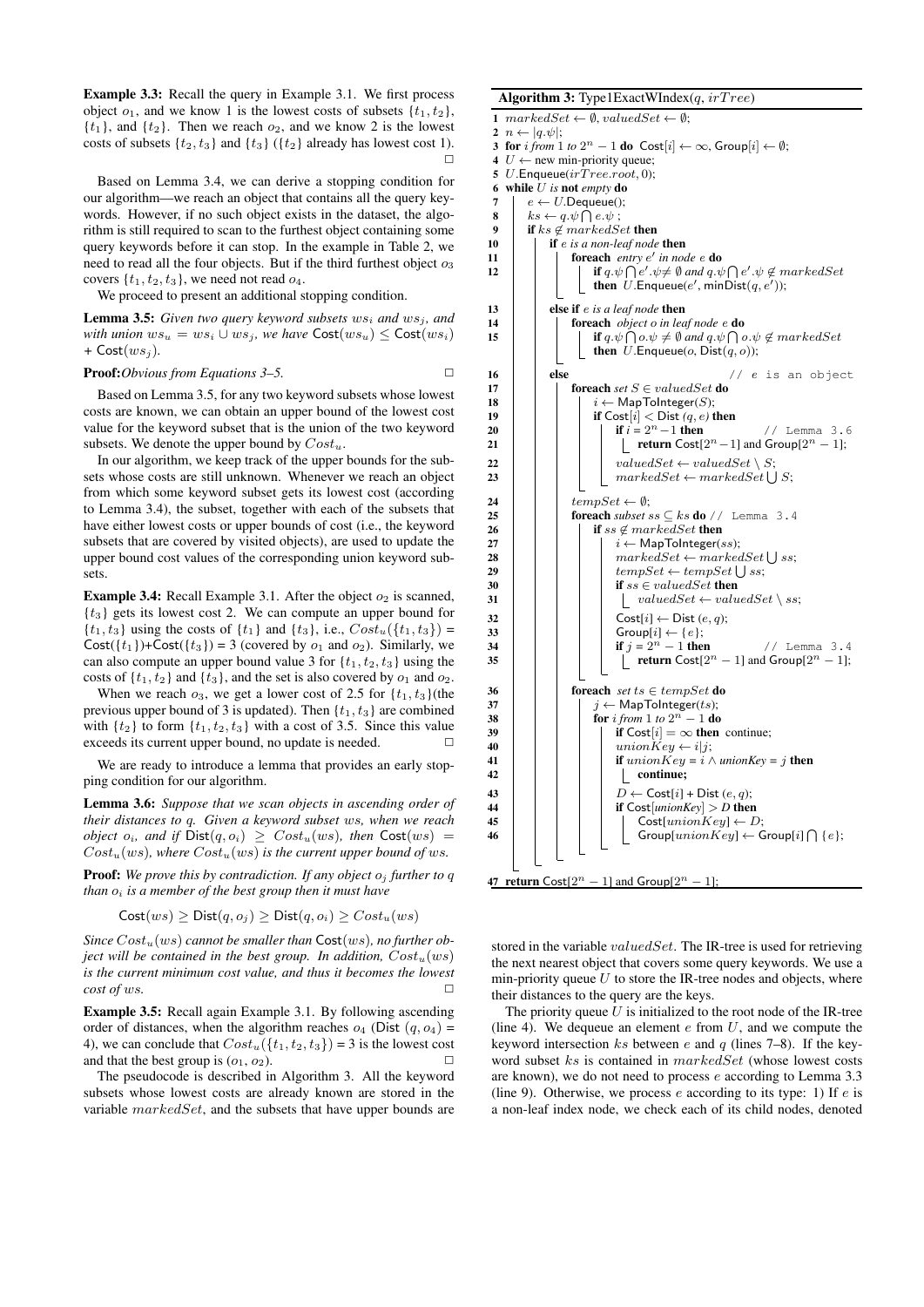by *e ′* , to see whether *e ′* contains a keyword subset of *q* that is not contained in  $markedSet$ . If so,  $e'$  is inserted into  $U$  with its minimum distance to query  $q$  as its priority key (lines 10–12). 2) If *e* is a leaf node, we handle each object in *e* similarly to how we handle each child node in 1) (lines 13–15). 3) If *e* is an object, we first utilize its distance to *q* to move some keyword subsets from *valuedSet* to *markedSet*. The subsets whose upper bounds are smaller than  $Dist(q, e)$  get their lowest costs (lines 17–23) according to Lemma 3.6. If the query keyword set  $q.\psi$  is confirmed to get its lowest cost, the algorithm terminates (line 21). Then for each subset *ss* of  $q.\psi \cap e.\psi$ , if its lowest cost is unknown (line 26), the object *e* constitutes the best group (Lemma 3.4) for *ss*. Since *ss* may already be covered by previously visited objects and have an upper bound of its lowest cost, we remove *ss* from *valuedSet* (lines 30–31). Once  $q.\psi$  gets its lowest cost, the algorithm terminates (lines 34–35). In lines 36–46, we combine each subset *ts* that newly obtained its lowest cost with the subsets that already have cost values (Lemma 3.5). In line 40, "*|*" is the bit-wise OR operator. If one is the subset of the other (line 41), we do not combine the two subsets; otherwise, we update the cost value for the union of the two subsets (lines 44–46).

This algorithm runs faster than Type1ExactNoIndex due to two reasons: first, using the IR-tree avoids scanning the whole dataset; second, based on Lemma 3.6, we are able to find the best group without scanning objects whose distances exceed the cost of the current group.

Example 3.6: Recall Table 2 in Example 3.1. The algorithm works as follows. 1) After processing  $o_1$ , the result is shown in Table 3, in which *i* is the integer representing a keyword subset and status "M" means that the subset is contained in *markedSet*. Table 3 shows that  $\{t_1\}$  ( $i = 1$ ),  $\{t_2\}$  ( $i = 2$ ), and  $\{t_1, t_2\}$  ( $i = 3$ ) get their lowest costs and best groups. 2) After processing  $o_2$ , the result is shown in Table 4. Except for  $\{t_1, t_3\}$  and  $\{t_1, t_2, t_3\}$ , all the subsets obtain their lowest costs. The cost values of the two subsets are obtained by combining other subsets with known lowest cost. The status value "V" means that the subset is stored in *valuedSet*. 3) After processing  $o_3$ , we have the result shown in Table 5. Here,  $\{t_1, t_3\}$ gets its lowest cost since it is covered by *o*3. 4) When we reach *o*4, since its distance to the query is already larger than the currently lowest cost of  $\{t_1, t_2, t_3\}$  (the only element in *valuedSet*), we do not need to process it. Set  $\{t_1, t_2, t_3\}$  gets the lowest cost value 3 and is moved to *markedSet*. We now find the best group and the lowest cost.

| Cost          |    |    |    | $\infty$ | $\infty$ | $\infty$ | $\infty$ |
|---------------|----|----|----|----------|----------|----------|----------|
| Group         | 01 | 01 | 01 | null     | null     | null     | null     |
| <b>Status</b> | M  | М  | М  | null     | null     | null     | null     |

Table 3: Results after processing *o*<sup>1</sup>

| Cost          |                |    |                |    |            |    |             |
|---------------|----------------|----|----------------|----|------------|----|-------------|
| Group         | O <sub>1</sub> | 01 | O <sub>1</sub> | 02 | $o_1, o_2$ | 02 | $_{o1, o2}$ |
| <b>Status</b> | М              | М  | М              | М  |            | М  |             |

|      |  |  | Table 4: Results after processing $o_2$ |  |
|------|--|--|-----------------------------------------|--|
|      |  |  |                                         |  |
| Cost |  |  |                                         |  |

Group *o*<sup>1</sup> *o*<sup>1</sup> *o*<sup>1</sup> *o*<sup>2</sup> *o*<sup>3</sup> *o*<sup>2</sup> *o*1,*o*<sup>2</sup>

| Status $\mid M \mid M \mid M \mid M \mid M \mid M$ |  |  |                                         |  |  |
|----------------------------------------------------|--|--|-----------------------------------------|--|--|
|                                                    |  |  | Table 5: Results after processing $o_3$ |  |  |

# 4. PROCESSING TYPE2 SPATIAL GROUP KEYWORD QUERIES

We present two approximation algorithms in Sections 4.1 and 4.2 and an exact algorithm in Section 4.3.

|    | Algorithm 4: Type2Appro1(q, $irTree$ )                    |
|----|-----------------------------------------------------------|
|    | 1 $U \leftarrow$ new min-priority queue;                  |
|    | 2 <i>U</i> .Enqueue $(irTree(root, 0);$                   |
|    | $3 V \leftarrow \emptyset$ :                              |
|    | 4 $uSkiSet \leftarrow q.\psi$ ;                           |
|    | // uncovered keywords                                     |
|    | 5 while $U$ is not empty do                               |
| 6  | $e \leftarrow U$ . Dequeue();                             |
| 7  | if $e$ is an object then                                  |
| 8  | $V \leftarrow V \cup e$ :<br>// add e to result           |
| 9  | $uSkiSet \leftarrow uSkiSet \setminus e.\psi;$            |
| 10 | <b>if</b> $uSkiSet = \emptyset$ then break;               |
|    |                                                           |
| 11 | else                                                      |
| 12 | read the posting lists of $e$ for keywords in $uSkiSet$ ; |
| 13 | <b>foreach</b> entry $e'$ in node $e$ <b>do</b>           |
| 14 | if $uSkiSet \cap e'.\psi \neq \emptyset$ then             |
| 15 | <b>if</b> $e$ is a non-leaf node <b>then</b>              |
| 16 | U.Enqueue $(e', \text{minDist}(q, e'))$ ;                 |
|    |                                                           |
| 17 | else U.Enqueue $(o, Dist(q, o))$ ;                        |
|    |                                                           |
|    |                                                           |
|    | 18 return $V$ :<br>results                                |

# 4.1 Approximation Algorithm 1

Given a query *q*, the idea of the algorithm, called Type2Appro1, is to find the nearest object for each keyword  $t_i$  in  $q.\psi$ . The set of all such nearest objects make up the result set. The pseudocode, which assumes that the dataset is indexed using the IR-tree, is outlined in Algorithm 4. The algorithm uses a min-priority queue *U* for the best-first search. In each iteration, we dequeue an element *e* from *U*. If *e* is an object, we push it into the result set and update the uncovered keyword subset (lines 7–10); if *e* is a node in the IR-tree, we insert all its child nodes that contain some uncovered keywords into *U* (lines 12–17). The runtime of this algorithm is linear in the number of query keywords.

**Example 4.1:** Consider a query  $q.\psi = \{t_1, t_3, t_5\}$  and the objects shown in Figure 1. The object  $o_1$  covering  $t_1$  is first added to the result. Then  $o_2$  containing  $t_3$  is added, and when  $o_4$  containing  $t_5$  is retrieved, we obtain a group. Object *o*<sup>4</sup> has the maximum distance to query, which is 4. The maximum diameter is 6, which is the distance between  $o_2$  and  $o_4$ . Hence, the cost of this group is 10.  $\Box$ 

We proceed to show that Type2Appro1 is within an approximation factor of 3.

Theorem 4.1: *The cost of the solution V , returned by* Type2Appro1 *for a given query q, is at most three times the cost of the optimal solution OPT:*  $Cost(V) \leq 3 \cdot Cost(OPT)$ *.* 

**Proof:***Let*  $d = max_{o_i \in V} {\text{Dist}(o_i, q)}$ *, where V is the solution returned by* Type2Appro1*. Obviously, the optimal solution OPT satisfies*  $Cost(OPT) \geq d$ *.* 

*For the solution V , the largest possible distance between two objects in V is* 2*d. Thus, we have the following cost:*  $\text{Cost}(V) \leq$  $d + 2d \leq 3 \cdot \text{Cost}(OPT)$ .

### 4.2 Approximation Algorithm 2

Based on Type2Appro1, we present an algorithm with a better approximation bound.

Let  $o_f$  be the furthest object returned by Type2Appro1, and let  $t<sub>s</sub>$  be the keyword covered by  $o<sub>f</sub>$ , but not by nearer objects in the result set. We create a new query  $q_{of}$  using the position of  $o_f$ and the keywords of the original query *q*, i.e.,  $q_{of}$ . $\lambda = o_f$ . $\lambda$  and  $q_{o_f}$ . $\psi = q.\psi$ . We invoke Type2Appro1 to find a group of objects for  $q_{o_f}$ . We compute the cost of this group with respect to  $q$ , and this cost serves as the initial lowest cost.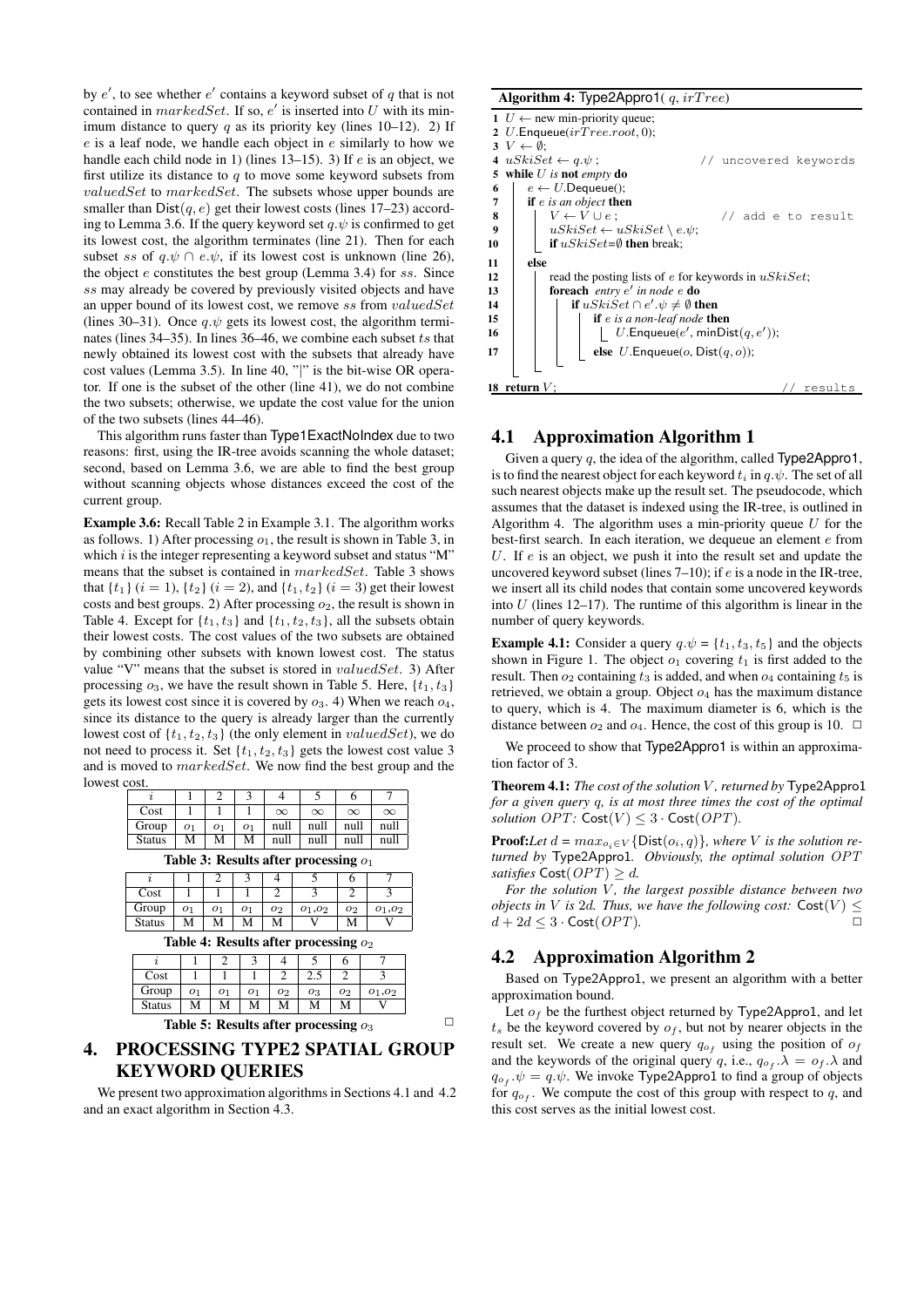#### Algorithm 5: Type2Appro2( *q*, *irT ree*)

 $U \leftarrow$  new min-priority queue: *U*.Enqueue(*irT ree.root,* 0);  $V \leftarrow$  Type2Appro1(*q*, *irTree*);  $Cost_V$  ← the cost of *V*;  $t_s \leftarrow$  the word only covered by the furthest object in *V*; while *U is* not *empty* do  $7 \mid e \leftarrow U$ .Dequeue(): if *e is not an object* then 9 if minDist $(q, e) \geq Cost_V$  then break;<br>10 foreach *entry e' in node e* do **foreach** entry *e'* in node *e* **do if**  $t_s \in e'$ .  $\psi$  then 12 | | | **if** *e* is a non-leaf node then  $|$   $|$   $|$   $|$   $U$ . Enqueue $(e', \text{minDist}(q, e'))$ ;  $|$   $|$   $|$   $|$  else *U*. Enqueue $(e', \text{Dist}(q, e'))$ ;  $\begin{array}{c|c} 15 & else \\ 16 & | \end{array}$ 16 if  $Dist(q, e) \geq Cost_V$  then break;<br>17  $q_{e, \lambda} \leftarrow e, \lambda; q_{e, \lambda} \uplus \leftarrow q, \psi;$  $q_e.\lambda \leftarrow e.\lambda; q_e.\psi \leftarrow q.\psi;$  $|V' \leftarrow \text{Type2Approl}(q_e, irTree);$  $\qquad$   $\qquad$   $Cost_{V'} \leftarrow$  the cost of  $V';$ 20 if  $Cost_{V'} < Cost_V$ <br>21 if  $Cost_V < Cost_V$ ;  $\begin{array}{c|c|c} \mathbf{21} & \multicolumn{1}{c|}{|c|} \ \hline \mathbf{22} & \multicolumn{1}{c|}{|c|} \ \hline \mathbf{23} & \multicolumn{1}{c|}{V \leftarrow V' \mathbf{2}} \end{array}$  $|$   $|$   $V \leftarrow V'$ ; 23 return *V*

Then we incrementally find the next nearest objects containing keyword  $t_s$ . For each such object  $o_{t_s}$ , we create a query for  $o_{t_s}$  in the same way as for  $o_f$ . Similarly, Type2Appro1 is used to find a group of objects for the query. If the cost of this group is smaller than  $Cost_V$ , we update  $Cost_V$ , and this group becomes the current best group. This process is repeated until we reach an object whose distance to *q* is larger than *Cost<sup>V</sup>* , or until we have considered all objects containing keyword *ts*.

The pseudocode is given in Algorithm 5. In lines 3–4, we find a group *V* that satisfies the query using Type2Appro1, and we compute its cost  $Cost_V$ . Then we find the word  $t_s$  that is only contained in the furthest object in  $V$  (line 5). In lines  $6-22$ , we incrementally search for the next nearest objects containing *t<sup>s</sup>* within the range of  $Cost_V$  to  $q$ . We dequeue an element  $e$  from  $U$ . If it is an IR-tree node, we check if its minimum distance exceeds  $Cost_V$  (line 9). If so, the algorithm terminates since all further-away objects have a higher cost than the current best solution and will not be contained in the result group. Otherwise, we read all its child nodes and insert the nodes that contain  $t_s$  into  $U$  according to their minimum distances to  $q$  (lines 10–14). If  $e$  is a spatial object, we also compare its distance to  $q$  with  $Cost_V$  to determine whether the algorithm terminates (line 16). In lines 17–19, we create a new query  $q_e$  with the position of *e* and the texts of *q*, and we then find a group using  $q_e$  as the query and compute its cost. If this new cost is smaller than  $Cost_V$ , we update  $Cost_V$  and the current best group (lines 20–22). Finally, we return *V* as the result group.

Since we invoke algorithm Type2Appro1 on each object containing *ts*, in the worst case, this algorithm runs linearly in terms of both the number of query keywords and the size of the dataset. However, in practice, only a fraction of the dataset needs to be considered.

Example 4.2: Recall query *q* and the dataset in Example 4.1. Algorithm Type2Appro1 is invoked to return a group {*o*1*, o*2*, o*4}, in which  $o_4$  is the furthest and contains  $t_5$ . We search for a group near *o*<sub>4</sub>, that is  $\{o_1, o_3, o_4\}$  with cost 9 (Dist $(q, o_4)$  + Dist $(o_3, o_4)$  = 4  $+ 5$ ). The next nearest object containing  $t_5$  is  $o_7$ . For  $o_7$ , we find a group  $\{o_2, o_7, o_8\}$  with cost 8 (Dist $(q, o_8)$  + Dist $(o_7, o_8)$  = 6 + 2),

which is better than that of the previous one. Therefore  $\{o_2, o_7, o_8\}$ is the result. Note that the optimal group is  $\{o_1, o_2, o_7\}$  with cost 7.5 (( $Dist(q, o_7) + Dist(o_7, o_1) = 5 + 2.5$ ).

We proceed to study the approximation ratio of the algorithm.

Lemma 4.2: *Given an object o<sup>j</sup> containing ts, the cost of the group found at the position of*  $o_j$ , *denoted by*  $Cost_V(o_j)$ *, is in the following range:*  $Dist(q, o_j) + Dist(o_j, o_{max}) \leq Cost_V(o_j) \leq$  $Dist(q, o_j) + 3Dist(o_j, o_{max})$ *, in which*  $o_{max}$  *is the furthest object from o<sup>j</sup> in the group.*

Proof: *1)* Dist(*q, o<sup>j</sup>* ) *is a lower bound on the distance of this group to*  $q$ , and  $Dist(o_j, o_{max})$  *is a lower bound on the diameter of this group. As a result, the minimum cost of this group is*  $Dist(q, o_i)$  +  $Dist(o_j, o_{max})$ .

2)  $Dist(q, o_j) + Dist(o_j, o_{max})$  *is the maximum possible distance to q of this group. Further, the diameter will not exceed*  $2Dist(o_i, o_{max})$  *since every object of this group is in the circle with center*  $o_j$  *and radius*  $Dist(o_j, o_{max})$ *. Therefore, the cost of this group is upper bounded by*  $Dist(q, o_j) + 3Dist(o_j, o_{max})$ .

Lemma 4.3: *Let OPT denote the optimal group, and let o<sup>j</sup> denote the object containing word*  $t_s$  *in OPT*, and let  $o_{max}$  *denote the furthest object to o<sup>j</sup> in group V found by* Type2Appro1*. It holds that:*  $Cost_{OPT} \geq Dist(q, o_j) + Dist(o_j, o_{max})$ .

Proof: *Object omax must contain some keyword, denoted by t, which is not covered by the other objects in V*. Among objects *containing t,*  $o_{max}$  *is the closest to*  $o_j$ *. Therefore, in OPT, the object covering t cannot be closer to*  $o_j$  *than*  $o_{max}$ *. As a result,*  $Dist(o_i, o_{max})$  *is a lower bound on the diameter of OPT.*  $Dist(q, o_i)$  *is a lower bound on the distance between q and OPT*. *Therefore,*  $Cost_{OPT} \geq Dist(q, o_j) + Dist(o_j, o_{max})$ .

Lemma 4.4: *The approximation ratio of algorithm Type2Appro2 is not larger than 2.*

Proof:*Let o<sup>j</sup> denote the object containing word t<sup>s</sup> in the optimal group OPT. Let CostAP P R be the cost returned by Algorithm* Type2Appro2*. We know that*  $Cost_{APPR} \leq Cost_V(o_j)$ *, because*  $Cost_{APPR}$  *is the smallest among all cost values of groups found at each object containing ts. Let o*<sup>*i*</sup> *be the nearest object containing t<sub>s</sub>.* We get  $Cost_{APPR} \leq Cost_{V}(o_i) \leq$ 3Dist(*q, oi*) *according to Theorem 4.1. Therefore,*

$$
\frac{Cost_{APPR}}{Cost_{OPT}} \le \frac{3\text{Dist}(q, o_i)}{Cost_{OPT}} \le \frac{3\text{Dist}(q, o_i)}{\text{Dist}(q, o_j) + \text{Dist}(o_j, o_{max})}
$$

$$
= 2 + \frac{3\text{Dist}(q, o_i) - 2(\text{Dist}(q, o_j) + \text{Dist}(o_j, o_{max}))}{\text{Dist}(q, o_j) + \text{Dist}(o_j, o_{max})}
$$

*a) If* Dist $(q, o_j)$  + Dist $(o_j, o_{max})$ ≥1*.5Dist* $(q, o_i)$  *then*  $Cost_{APPR}$ *Cost*<sub>*OPT*</sub>  $\leq$  2*.*  $b)$  If  $\textsf{Dist}(q, o_j) + \textsf{Dist}(o_j, o_{max}) < 1.5\textsf{Dist}(q, o_i)$ , because  $Dist(q, o_j) \geq Dist(q, o_i)$ *, then*  $Dist(o_j, o_{max}) \leq 0.5Dist(q, o_j)$ *. Since*  $Cost_{APPR} \leq Cost_{V}(o_i)$ *, we have:* 

$$
\begin{aligned} \frac{Cost_{APPR}}{Cost_{OPT}} &\leq \frac{Cost_{OPT}}{Cost_{OPT}} \\ &\leq \frac{Dist(q,o_j) + 3Dist(o_j, o_{max})}{Dist(q,o_j) + Dist(o_j, o_{max})} \\ &= 2 + \frac{Dist(o_j, o_{max}) - Dist(q,o_j)}{Dist(q,o_j) + Dist(o_j, o_{max})} \\ &\leq 2 - 0.5 \frac{Dist(o_j, o_{max})}{Dist(q,o_j) + Dist(o_j, o_{max})} \leq 2 \end{aligned}
$$

*Thus, we complete the proof.*  $\Box$ 

 $\Box$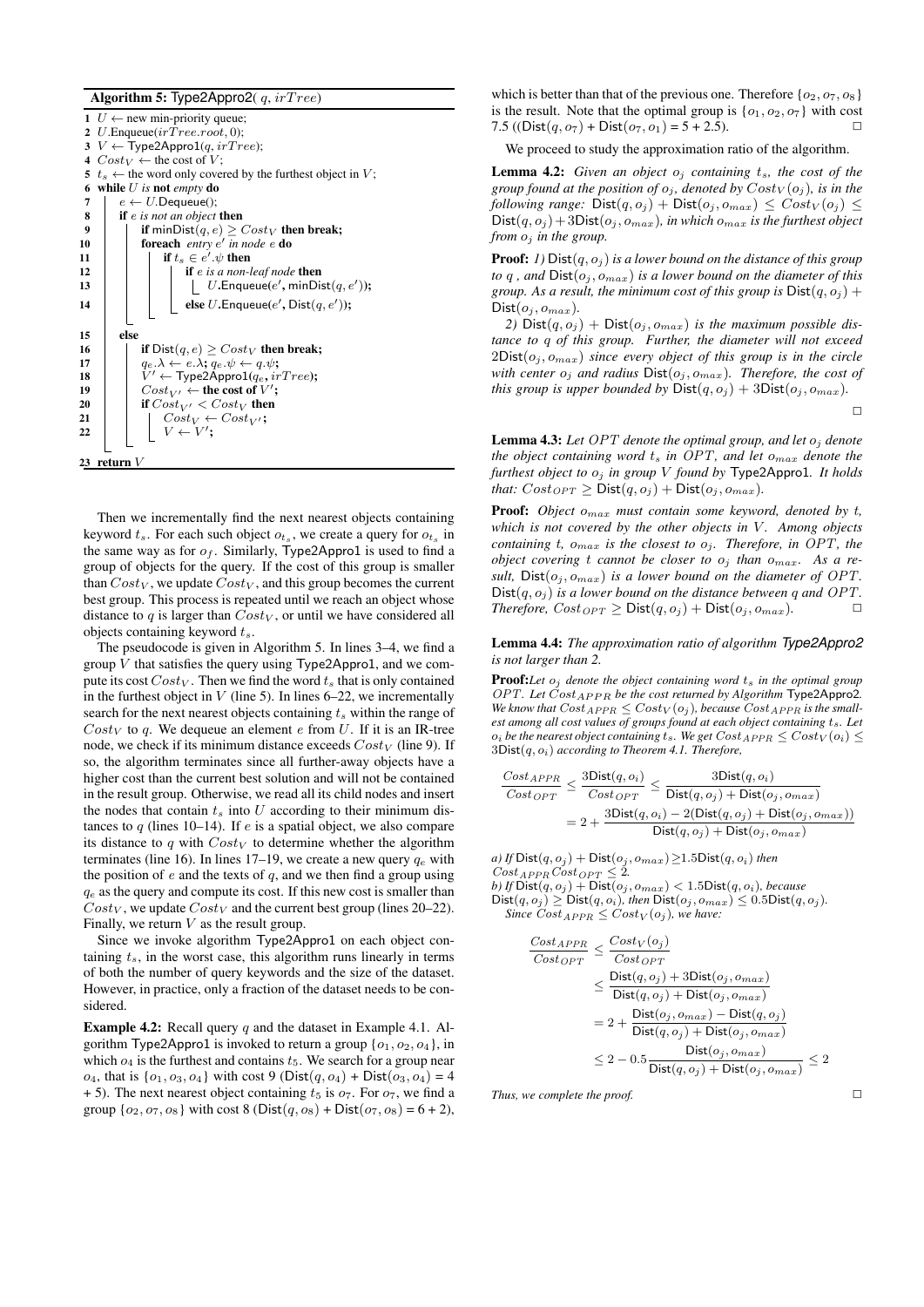# 4.3 Exact Algorithm

It is challenging to develop an exact algorithm for TYPE2 spatial group keyword queries, as it appears that an exact algorithm cannot avoid an exhaustive search of the object space.

We utilize the Type2Appro2 algorithm to first derive an upper bound cost for the best group and then use this cost to bound the exhaustive search in the object space. Specifically, we develop several pruning strategies to prune the enumeration space. With these efforts, we expect the exact algorithm to be reasonably efficient when the dataset contains at most tens of thousands of objects and the number of query keywords is small.

Before presenting the idea underlying the algorithm, we define the concept of *covering node set* and the lower bound cost of such a set.

DEFINITION 1 (COVERING NODE SET). *Given a query q, a covering node set is a set of nodes that cover the query keywords, with each node contributing at least one object to the final result.*

DEFINITION 2. *Given a query q and a covering node set N, 1) if N contains only one node e, its lower bound cost is:*

$$
minCost(N) = minDist(q, e)
$$

*2) if N contains multiple nodes, its lower bound cost is:*

$$
minCost(N) = max_{e_i \in N} minDist(q, e_i)
$$

$$
+ max_{e_j, e_k \in N} minDist(e_j, e_k),
$$

*where*  $max_{e_i \in N}$  **minDist** $(q, e_i)$  *is the minimum distance from q to a group from N, and*  $max_{e_j, e_k \in N}$  minDist $(e_j, e_k)$  *is the minimum diameter of a group from N. Therefore, minCost*(*N*) *is the lower bound of the cost of the best group from N.*

The algorithm's idea is to perform a best-first search on the IRtree to find the covering node sets, with some objects from these nodes constituting a group satisfying the keywords requirement of a query. We process the covering node set with the lowest cost to find covering node sets from their child nodes. When we reach a covering node set consisting of leaf nodes, we find a group of objects with the lowest cost by performing an exhaustive search.

The pseudocode is given in Algorithm 6. A priority queue *U* stores the covering node sets. Algorithm 4 (Type2Appro1) is invoked to find a group, and its cost serves as the current lowest cost (lines 3–4). We next search from the root node, enumerating all its child node sets to find covering node sets. If a node set covers the query keywords, we estimate its lower bound cost by Definition 2 and insert it into *U* with the estimated cost as the key. After we finish enumerating the covering node sets of a covering node set, we dequeue a covering node set *N* from *U*, and we find its lower level covering node sets that cover the query keywords. The covering node sets whose lower bounds are smaller than the current lowest cost are inserted into *U* (lines 14–17). Once we reach a leaf node, we do an exhaustive search to get the best group in the covering node set, and we update the lowest cost stored in  $Cost_V$  with the cost of this group (lines 10–12).

The algorithm terminates when the lower bound of the covering node set at the top position of *U* is larger than the current lowest cost (line 7) because the remaining covering node sets in *U* have larger costs than the current lowest cost, and because covering node sets at their lower levels do not contain better groups according to Lemma 4.5.

Lemma 4.5: *For any lower level covering node set L enumerated from covering node set N, we have*  $minCost(L) \geq minCost(N)$ *.* 

#### Algorithm 6: Top-Down Search (*q, irT ree*)

|    | 1 $U \leftarrow$ new min-priority queue;           |
|----|----------------------------------------------------|
|    | 2 <i>U</i> . Enqueue $(irTree(root, 0)$ ;          |
|    | 3 $V \leftarrow$ Type2App2( <i>q, irTree</i> );    |
| 4  | $Cost_V \leftarrow$ the cost of V;                 |
| 5  | while $U$ is not empty do                          |
| 6  | $N \leftarrow U$ .Dequeue();                       |
| 7  | if $minCost(N)$ > $Cost_V$ then break;             |
| 8  | <b>if</b> $N$ contains leaf nodes <b>then</b>      |
| 9  | $V' \leftarrow$ ExhaustiveSearch(N);               |
| 10 | $Cost_{V'} \leftarrow$ the cost of $V'$ :          |
| 11 | if $Cost_V$ < $Cost_V$ then                        |
| 12 | $Cost_V \leftarrow Cost_V$ ; $V \leftarrow V'$ ;   |
| 13 | else                                               |
| 14 | $S \leftarrow$ EnumerateNodeSets(N, $Cost_V$ , q); |
| 15 | <b>foreach</b> node set ns in $S$ <b>do</b>        |
| 16 | if $q \psi \subset ns \psi$ then                   |
| 17 | $U$ . Enqueue $(ns, minCost(ns));$                 |
|    |                                                    |
|    | <b>18 return</b> V and $Cost_V$                    |

**Proof:** *a)* Denote by  $l_a$  the child node of the node  $n_i$  that is the *furthest from Q in N.* We have: minDist $(q, l_a) \geq \text{minDist}(q, n_i)$ . *b)* Denote by  $l_b$  and  $l_c$  the child nodes of  $n_j$  and  $n_k$  that have *the largest distance among all pairs of child nodes from n<sup>j</sup> and*  $n_k$ *. We then have:* minDist $(l_b, l_c) \geq$  minDist $(n_i, n_k)$ *. In addition, as*  $l_a$ *,*  $l_b$ *, and*  $l_c \in L$ *, it is true that*  $max_{l_i \in L} minDist(q, l_i) \geq$  $\min$ Dist $(q, l_a)$ *, and*  $max_{l_j, l_k \in L}$  $\min$  $Dist(l_j, l_k) \geq \min$  $Dist(l_b, l_c)$ *. We then obtain*  $minCost(\tilde{L}) \geq minDist(q, l_a) + minDist(l_b, l_c) \geq$  $minCost(N)$ .

Algorithm 7: EnumerateNodeSets (*N*, *Cost*, *q*)

|    | 1 setList $\leftarrow \emptyset$ ;                                                                                                             |
|----|------------------------------------------------------------------------------------------------------------------------------------------------|
| 2  | <b>foreach</b> node $n_i$ in N <b>do</b>                                                                                                       |
| 3  | $cList_i \leftarrow \emptyset$ :                                                                                                               |
| 4  | $L^1_i \leftarrow \emptyset$ ;                                                                                                                 |
| 5  | <b>foreach</b> child node $c_i$ of $n_i$ <b>do</b>                                                                                             |
| 6  | if $minCost(c_i) \geq Cost$ then $L_i^1 \leftarrow L_i^1 \bigcup c_i$ ;                                                                        |
| 7  | <b>for</b> m from 2 to $( q.\psi  -  N  + 1)$ <b>do</b>                                                                                        |
| 8  | $L_i^m \leftarrow \emptyset$ ;                                                                                                                 |
| 9  | <b>foreach</b> node set $NS_1 \in L_i^{m-1}$ <b>do</b>                                                                                         |
| 10 | <b>foreach</b> node set $NS_2 \in L_i^{m-1}$ <b>do</b>                                                                                         |
| 11 | <b>if</b> $NS_1$ and $NS_2$ share the first $(m-1)$ nodes                                                                                      |
|    | then                                                                                                                                           |
| 12 | $NS \leftarrow \text{Merge}(NS_1, NS_2);$                                                                                                      |
| 13 |                                                                                                                                                |
| 14 | $NS \leftarrow \text{Merges}(N.S) < Cost$<br>if $minCost(NS) < Cost$ then<br>$\begin{bmatrix} L_i^m \leftarrow L_i^m \bigcup NS \end{bmatrix}$ |
|    |                                                                                                                                                |
|    |                                                                                                                                                |
| 15 | $cList_i \leftarrow cList_i \bigcup L_i^m;$                                                                                                    |
|    | 16 foreach node set ns formed by node sets selected from each of                                                                               |
|    | $\emph{clist}_1 \ldots \emph{clist}_n$ do                                                                                                      |
|    |                                                                                                                                                |

17  $|$  **if**  $minCost(ns) < Cost$  then 18  $\vert$  *setList*  $\leftarrow$  *setList*  $\bigcup$  *ns*;

19 return *setList*;

We proceed to describe EnumerateNodeSets called in line 14, which enumerates all possible lower level covering node sets from an upper level covering node set. First, we consider the simple case where the covering node set *N* only contains one node. We use a bottom-up method to find all the covering node sets. Let  $n = |q \psi|$  be the number of keywords in query *q*. The size of a covering node set is at most *n* based on the pigeon-hole principle.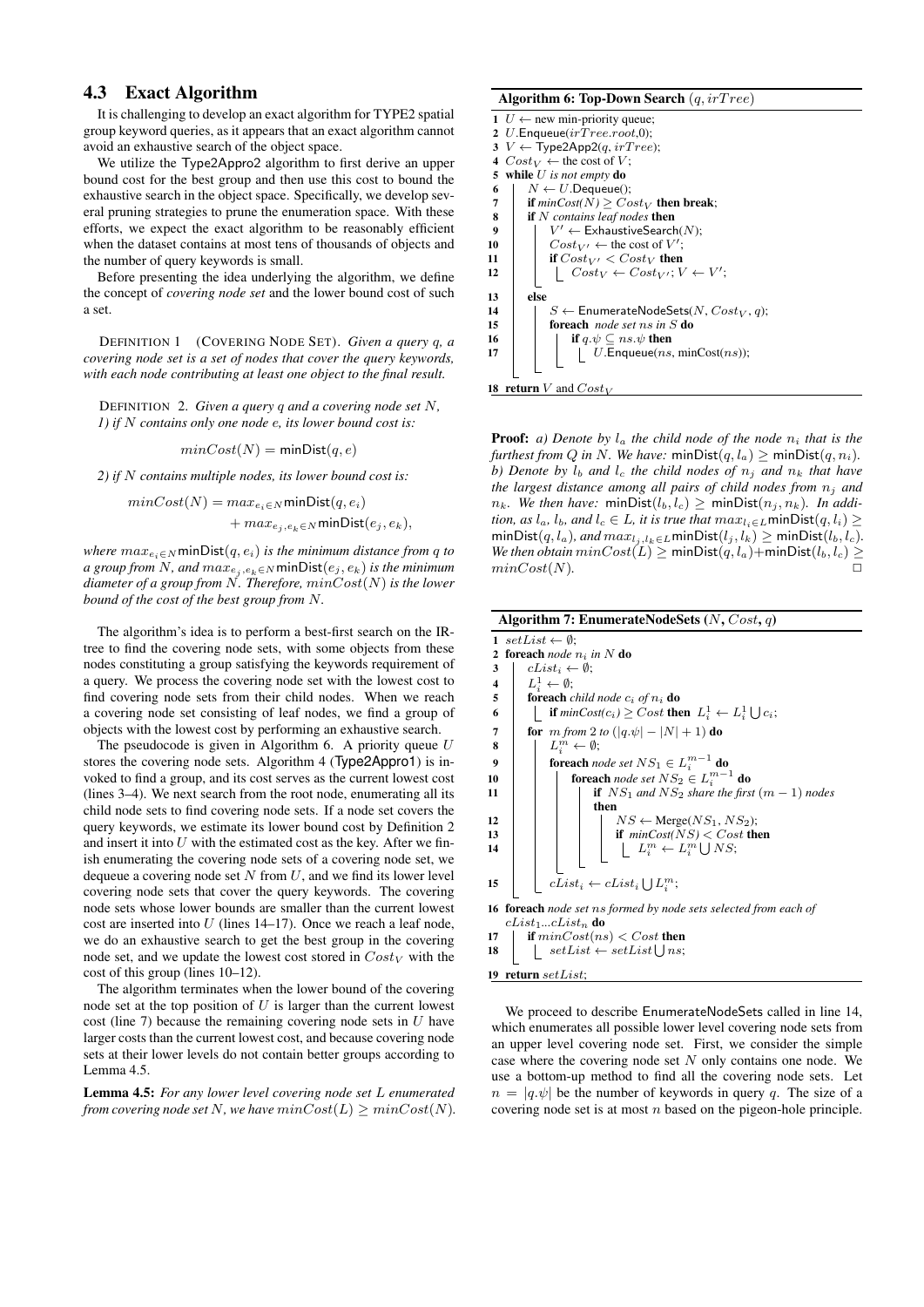We first enumerate the covering node sets that consist of a single node. Then these covering node sets are combined to form covering node sets with two members. In general, all the covering node sets of size *m* can be combined by two covering node sets of size  $(m - 1)$ . If two covering node sets with size  $(m - 1)$  share the first (*m −* 2) nodes and the lower bound cost of the new combined node set is smaller than that of the current lowest cost, this new set is a candidate covering node set.

Next, we move to the case where a covering node set *N* contains more than one node. For each node, we follow the previous method to get a list of candidate node sets. However, we do not need to enumerate all combinations. Rather, we only need to enumerate its child nodes up to size  $(|q.\psi| - |N| + 1)$  according to the pigeon-hole principle (each node in *N* must contribute at least one child node). After we get a list of child node sets from each node, we select a node set from each list and merge them to determine whether they are a covering node set and to learn whether the merged node set has a lower bound cost that is smaller than the current lowest cost. The details of EnumerateNodeSets are covered in Algorithm 7.

# 5. EXPERIMENTAL STUDY

### 5.1 Experimental Settings

Algorithms. For the TYPE1 spatial group keyword query, we consider the approximation algorithm from Section 3.1 (denoted by T1A1), the exact algorithm without index from Section 3.2 (denoted by T1E1), and the exact algorithm utilizing the IR-tree from Section 3.3 (denoted by T1E2). For the TYPE2 spatial group keyword query, we study the two approximation algorithms in Sections 4.1 and 4.2 (denoted by T2A1 and T2A2, respectively) and the exact algorithm from Section 4.3 (denoted by T2E1).

Dataset and queries. We use three datasets. Table 6 shows some properties of these datasets. Dataset GN is extracted from the U.S. Board on Geographic Names (geonames.usgs.gov), in which each object is a location with a geographic name (e.g., valley). Dataset Web is generated from two real datasets. One is WEBSPAM- $UK2007<sup>1</sup>$  that consists of a large number of web documents; the other is a spatial dataset containing the tiger Census blocks in Iowa, Kansas, Missouri, and Nebraska (www. rtreeportal.org). We randomly combine web documents and spatial objects to get the Web dataset. Dataset Hotel contains spatial objects that represent some hotels in the U.S. (www.allstays.com). Each object has a location and a set of words that describe the hotel (e.g., restaurant, pool).

Hotel is small and is used to evaluate the performance of our algorithms when the dataset and index are memory resident, and the other two large datasets are used to evaluate our algorithms when the dataset and index are disk-based.

| <b>Property</b>        | Web         | GN         | Hotel  |
|------------------------|-------------|------------|--------|
| Number of objects      | 579,727     | 1.868.821  | 20,790 |
| Number of unique words | 2.899.175   | 222,409    | 602    |
| Number of words        | 249.132.883 | 18.374.228 | 80.845 |



We generate 5 query sets in the space of GN, in which the number of keywords is 3, 6, 9, 12, and 15, respectively. We also generate 5 similar query sets in the space of both Web and Hotel. Each set comprises 50 queries. We rank words in descending order of their frequencies in each dataset. The keywords of each query are randomly generated from the words in the percentile range of 10–40, and the location is randomly generated in the whole region of the dataset. Such queries would need similar processing time,

and we report the average cost of queries in each query set. We also conduct experiments on queries generated in other ways, and a summary of experimental results is presented in Section 5.2.3. Setup. The IR-tree index structure is disk resident, and the page size is 4KB. The number of children of a node in the IR-tree is computed given the fact that each node occupies a page. This translates to 100 children per node in our implementation.

All algorithms were implemented in VC++ and run on an Intel(R) Core(TM)2 Duo CPU E6550 @2.66GHz with 4GB RAM.

# 5.2 Experimental Results

# *5.2.1 Type 1 Spatial Group Keyword Query*

Efficiency of different algorithms. The objective of this set of experiments is to study the efficiency of the three algorithms when we vary the number of query keywords. Figure 3 shows the runtime of the three algorithms on the dataset GN. As expected, the approximation algorithm T1A1 runs much faster than the two exact algorithms, i.e., T1E1 and T1E2. The runtime of the approximation algorithm T1A1 increases almost linearly with the number of query keywords. It is understandable that its running time is in proportion to the number of query keywords: T1A1 keeps searching for the object with the lowest cost that covers part or all of the query keywords, and it terminates when a group of objects that covers the query keywords has been found.

For the two exact algorithms, T1E1 runs slower than T1E2. T1E1 needs to scan the whole dataset and process all the objects that overlap with the query keywords. In contrast, T1E2 avoids scanning objects that do not contain query keywords by utilizing the IR-tree and can avoid accessing the objects whose distances to the query are larger than the cost of the discovered group, thus pruning the search space significantly. The experimental results demonstrate the usefulness of the IR-tree based pruning strategies. It can also be observed that the runtimes of T1E1 and T1E2 increase with the number of keywords; however, the increase is not exponential. The reason is that computing the costs of objects dominates the running time over the dynamic programming component (with an exponential complexity in terms of the number of keywords).

The runtime is consistent with I/O costs, and we do not report I/O costs due to the space limitation.

Accuracy of the approximation algorithm. Figure 4 shows the accuracy of T1A1 on GN. The approximation algorithm is capable of achieving very accurate results.



Experiments on Web. This experiment studies the efficiency and accuracy on the dataset Web in which each object is associated with a large set of keywords. Figure 5 shows the runtime of the algorithms T1A1 and T1E2, and Figure 6 shows the accuracy of T1E2. To ensure readability of the figures, we omit T1E1 since it is inferior to T1E2 (in orders of magnitude). We observe qualitatively similar results on Web as we do on GN.

Experiments on the memory-resident dataset Hotel. This experiment studies the performance of our algorithms when the dataset

<sup>1</sup> http://barcelona.research.yahoo.net/webspam/datasets/uk2007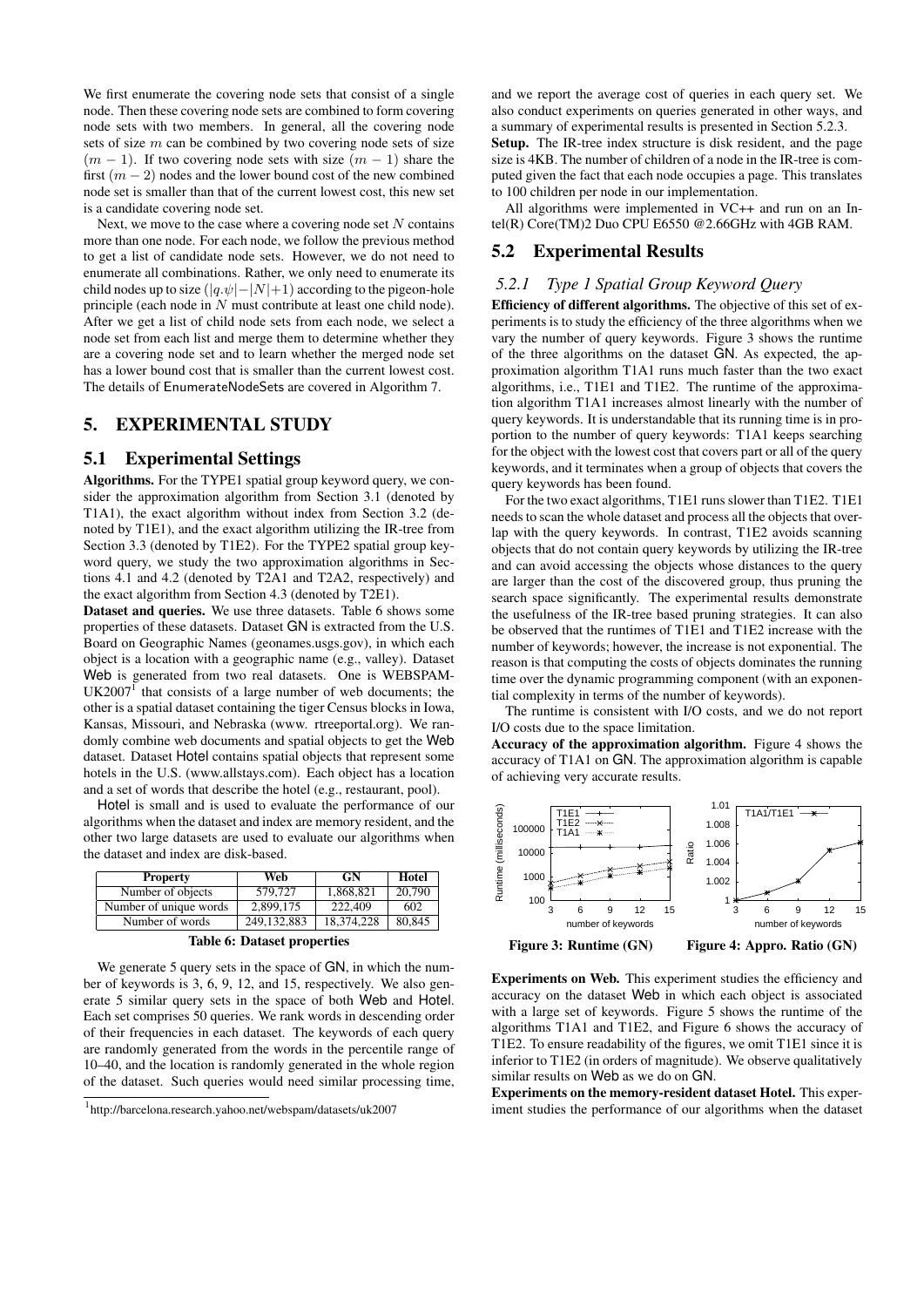

and index are in memory. Figure 7 shows the runtime and Figure 8 shows the accuracy of T1A1. We observe qualitatively similar results as we do on the two disk-resident datasets. T1E2 takes only slightly more time than T1A1 when the number of keywords is smaller than 12, while T1E1 performs much slower. We also conduct experiments on Hotel when the data and index are disk-based, and we observe qualitatively similar results.



Scalability. To evaluate scalability, we generate 5 datasets containing from 2 to 10 million objects: we generate new locations by copying the locations in GN to nearby locations while maintaining the real distribution of the objects; for each new location, a document is selected randomly from the text descriptions of the objects in GN. Figure 9 shows the runtime of T1A1 and T1E2 (the number of query keywords is 6). T1A1 scales well with the size of the dataset. The exact algorithm T1E2 also scales well. The accuracy changes only slightly; we omit the details due to the space limitation. T1E1 runs much slower than T1A1 and T1E2 and is omitted.



### *5.2.2 Type 2 Spatial Group Keyword Query*

Efficiency of the algorithms and accuracy of the approximation algorithms. The objective of this set of experiments is to evaluate the efficiency of the two approximation algorithms T2A1 and T2A2 and the exact algorithm T2E1, and to evaluate the accuracy of the two approximation algorithms, when we vary the number of query keywords. Figure 11 shows the runtime of the three algorithms, and Figure 12 shows the accuracy of T2A1 and T2A2 on GN.

As can be seen, T2A1 outperforms T2A2 in terms of runtime, and the accuracy of T2A1 is worse than that of T2A2. This is because T2A1 terminates once a group of nearest objects covering query keywords is found. In contrast, T2A2 may invoke T2A1



multiple times. Both T2A1 and T2A2 achieve good accuracy compared with the optimal group returned by T2E1. T2E1 is able to find the optimal group. However, it is much slower than the two approximation algorithms. As expected, with the increase in the number of keywords, the runtime of T2E1 increases exponentially due to its enumerating the covering node sets and performing exhaustive search. When the number of keywords is small, its runtime would be reasonable for applications without a high demand on query time, e.g., finding research partners. However, approximation algorithms represent a better option when the query time is essential.

Experiments on Web. Figure 13 shows the runtimes of T2A1, T2A2, and T2E1. Figure 14 shows the accuracy of T2A1 and T2A2. We observe qualitatively similar results on Web as we do on GN.



Experiments on memory-resident dataset Hotel. We evaluate performance when the dataset and index are in memory using Hotel. Figure 15 shows the runtime of the three algorithms on Hotel, and Figure 16 shows the accuracy of T2A1 and T2A2. The results are consistent with those obtained for disk-resident datasets. T2A2 runs slower than T2A1 while it has better accuracy. The runtime of T2E1 increases exponentially with the number of keywords. When the dataset Hotel and index are disk-based, we observe qualitatively similar results.

Scalability. We use the same settings as those used in the scalability experiment for TYPE1 query. Figure 10 shows the runtime of T2A1 and T2A2. Both approximation algorithms scale well with the size of the dataset. The runtime of T2E1 increases exponentially with the dataset size. Thus, to ensure readability of the figure, we omit T2E1, which is orders of magnitudes slower than the approximation algorithms.